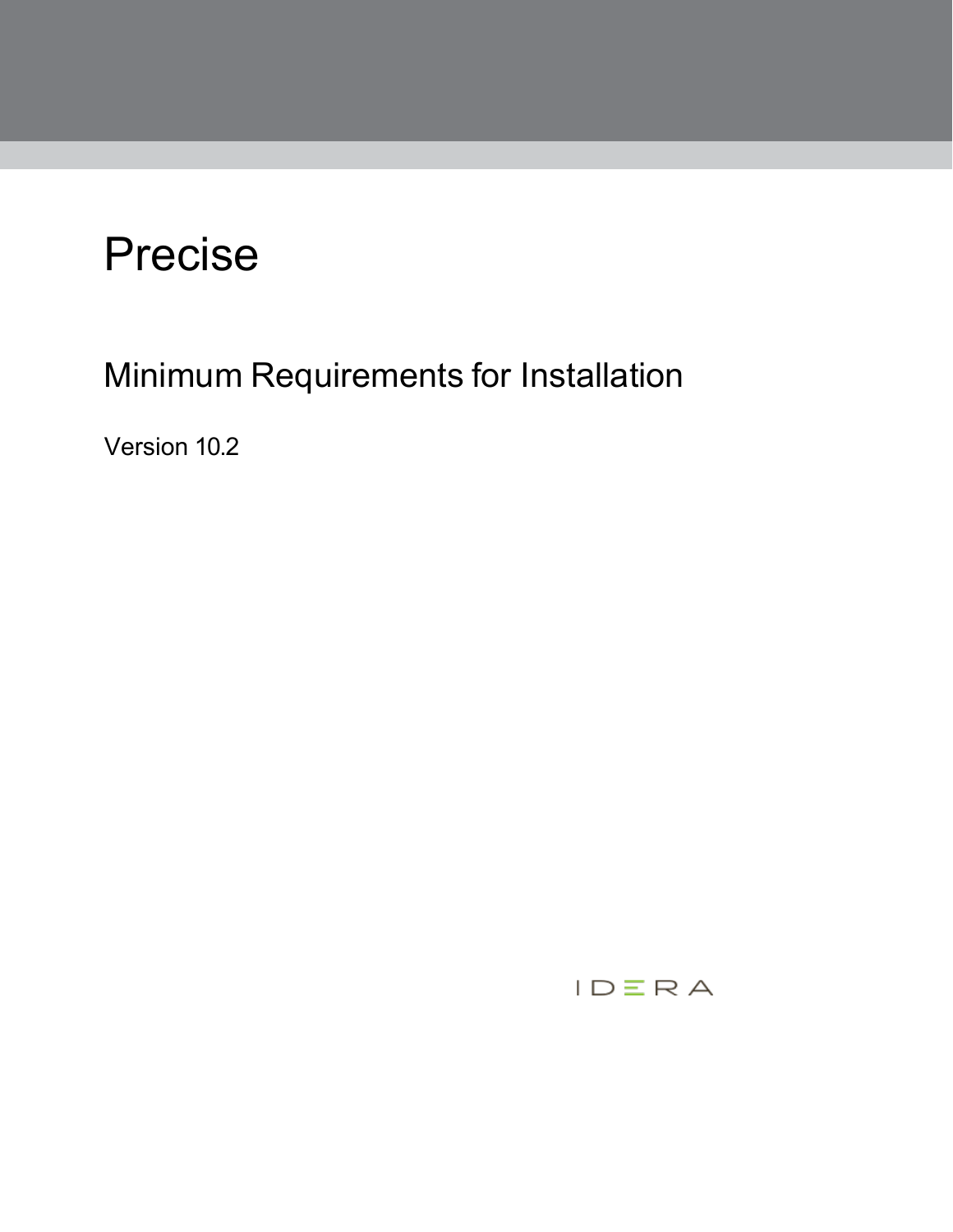### Precise Minimum Requirements for Installation

Copyright © 2020 Precise Software Solutions, Inc. All rights reserved.

Document release version 1.1

Precise™, Precise Software™, the Precise™ Logo, Precise i³™, Precise Indepth™, Precise Insight™, Precise Savvy™, SmarTune™, Performance Warehouse™, Application Service Dashboard™, Precise for Database™, Precise for Applications™, Precise Insight Inquire™, Performance Management Database™, and PMDB™ are trademarks or registered trademarks of Precise Software Solutions, Inc. or its affiliates in the U.S. and other countries. Other names may be trademarks of their respective owners.

The product described in this document is distributed under licenses restricting its use, copying, distribution, decompilation and/or reverse engineering. No part of this document may be reproduced in any form by any means without prior written authorization of Precise Software Solutions, Inc. and its licensors, if any.

Certain third-party software may be distributed, embedded, or bundled with this product or recommended for use in connection with its installation and use. Such third-party software is separately licensed by its copyright holder. The list that includes the names of the copyright and license agreements can be found in the Release Notes document.

THE DOCUMENTATION IS PROVIDED "AS-IS" AND ALL EXPRESS OR IMPLIED CONDITIONS, REPRESENTATIONS AND WARRANTIES, INCLUDING ANY IMPLIED WARRANTY OF MERCHANTABILITY, FITNESS FOR A PARTICULAR PURPOSE OR NON-INFRINGEMENT, ARE DISCLAIMED, EXCEPT TO THE EXTENT THAT SUCH DISCLAIMERS ARE HELD TO BE LEGALLY INVALID. PRECISE SOFTWARE SOLUTIONS, INC. SHALL NOT BE LIABLE FOR INCIDENTAL OR CONSEQUENTIAL DAMAGES IN CONNECTION WITH THE FURNISHING, PERFORMANCE, OR USE OF THIS DOCUMENTATION. THE INFORMATION CONTAINED IN THIS DOCUMENTATION IS SUBJECT TO CHANGE WITHOUT NOTICE.

The Licensed Software and Documentation are deemed to be commercial computer software as defined in FAR 12.212 and subject to restricted rights as defined in FAR Section 52.227-19 "Commercial Computer Software - Restricted Rights" and DFARS 227.7202, "Rights in Commercial Computer Software or Commercial Computer Software Documentation", as applicable, and any successor regulations. Any use, modification, reproduction release, performance, display or disclosure of the Licensed Software and Documentation by the U.S. Government shall be solely in accordance with the terms of this Agreement.

#### **Global Headquarters**

Brookhollow Central III 2950 North Loop Freeway West, Suite 700 Houston, Texas 77092 Phone: +1-877-693-1886 Fax: +1-650-898-1666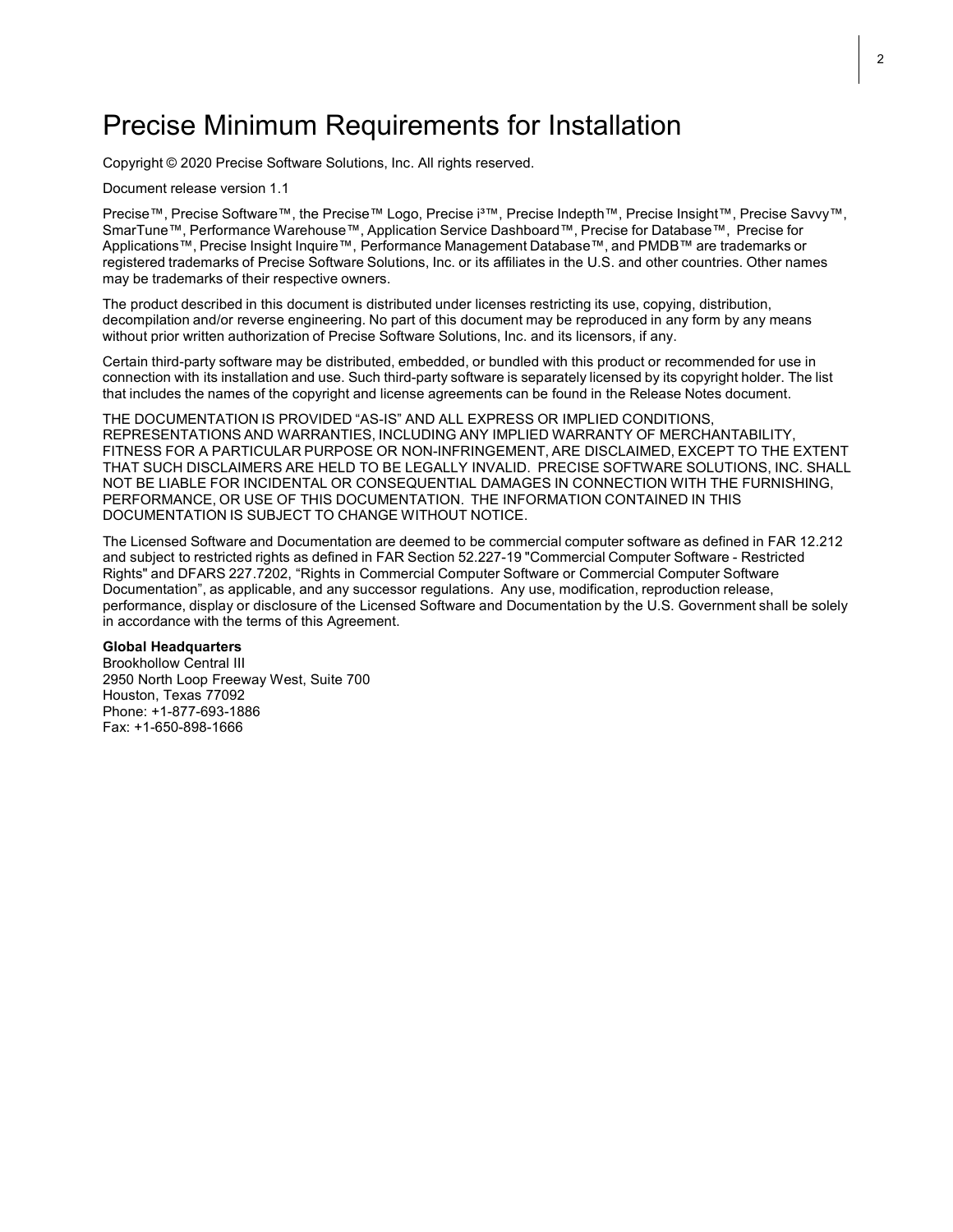# Third-party legal notices

Third-party software may be recommended, distributed, embedded, or bundled with this Precise product. Such thirdparty software is licensed separately by its copyright holder. All third-party copyrights associated with this product are listed in the accompanying release notes.

## Customer Support

For technical assistance, visit our customer portal at<http://www.idera.com/support/productsupport> where you can find an extensive knowledge base, product updates and our online community forums. You can also contact our Customer Support Team using our customer portal, or go to <http://www.idera.com/support/productsupport> for a list of our support access numbers in your country.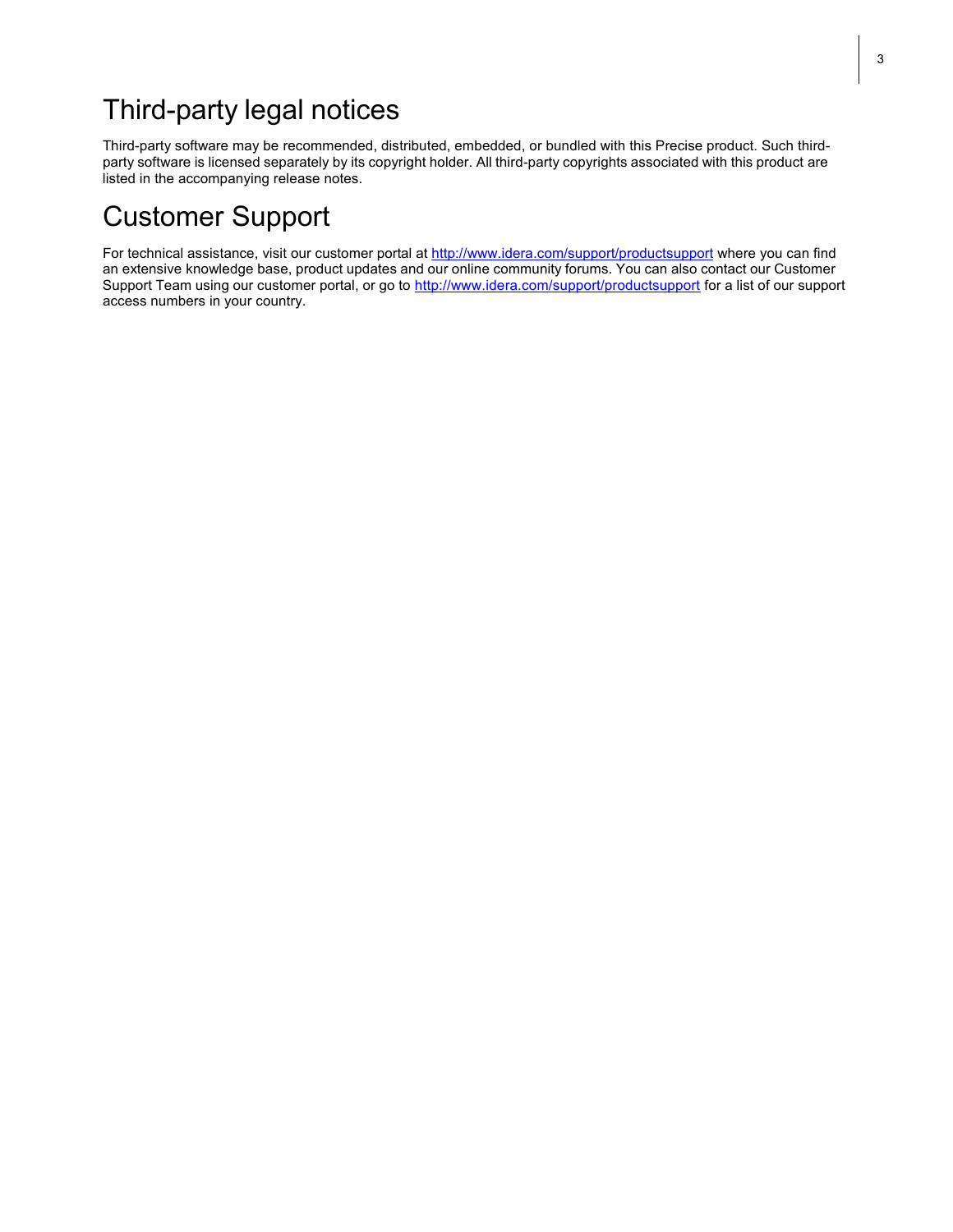# <span id="page-3-0"></span>**Contents**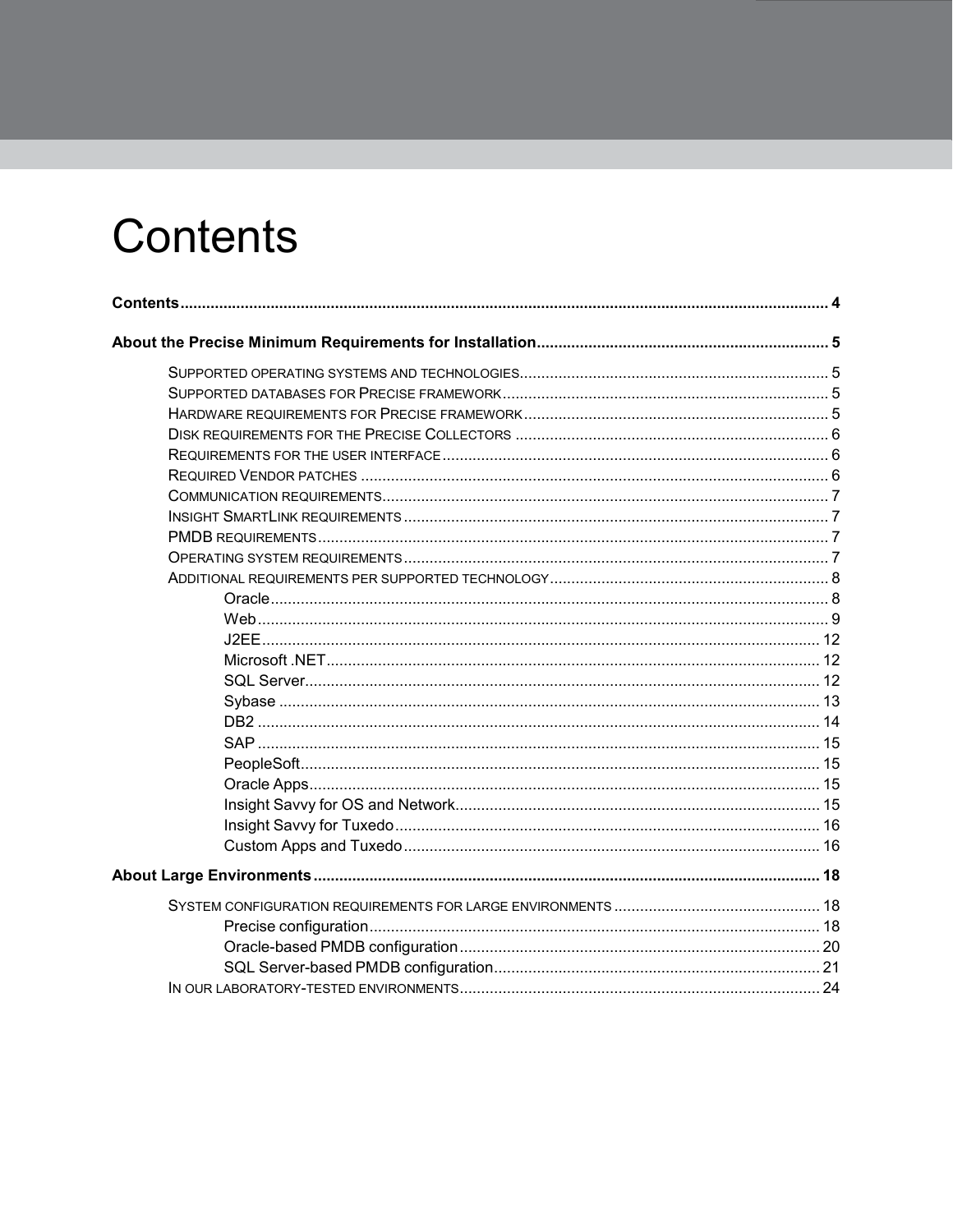# **Disk requirements for the Precise Collectors 1**

# <span id="page-4-0"></span>About the Precise Minimum Requirements for Installation

This section includes the following topics:

- **[Supported operating systems and technologies](#page-4-1)**
- [Hardware requirements](#page-4-3) for Precise framework
- Disk requirements [for the Precise Collectors](#page-5-3)
- [Software and hardware requirements for](#page-5-1) the user interface
- **[Required Vendor patches](#page-5-2)**
- **Communication requirements**
- [Insight SmartLink requirements](#page-6-1)
- PMDB [requirements](#page-6-2)
- Operating system [requirements](#page-6-3)
- Additional requirements [per supported technology](#page-7-0)

This document details the various hardware and software requirements that need to be met to apply the Precise product offerings to your systems.

# <span id="page-4-1"></span>Supported operating systems and technologies

Before installing the Precise framework or agents, refer to the current Precise Support Matrix at <https://precise.secure.force.com/> for making sure that the relevant operating systems and technologies are supported.

# <span id="page-4-2"></span>Supported databases for Precise framework

The Precise framework uses two different database instances for the PMDB database. Ensure that the correct PMDB database instance is available before installing the Precise framework.

The SQL Server PMDB instance supports the following database technologies:

- SQL Server
- Sybase

The Oracle PMDB instance supports the following database technologies:

- Oracle
- DB2 LUW

## <span id="page-4-3"></span>Hardware requirements for Precise framework

The following operating systems are supported for the Precise framework: Linux, Windows, Solaris, HP-UX, and AIX. It is highly recommended to use a 64-bit platform. For detailed OS versions, see the current Precise Support Matrix at [http://www.idera.com/support/productsupport.](http://www.idera.com/support/productsupport)

**NOTE** For more information on large environments, see **System configuration [requirements](#page-17-1) for large** [environments.](#page-17-1)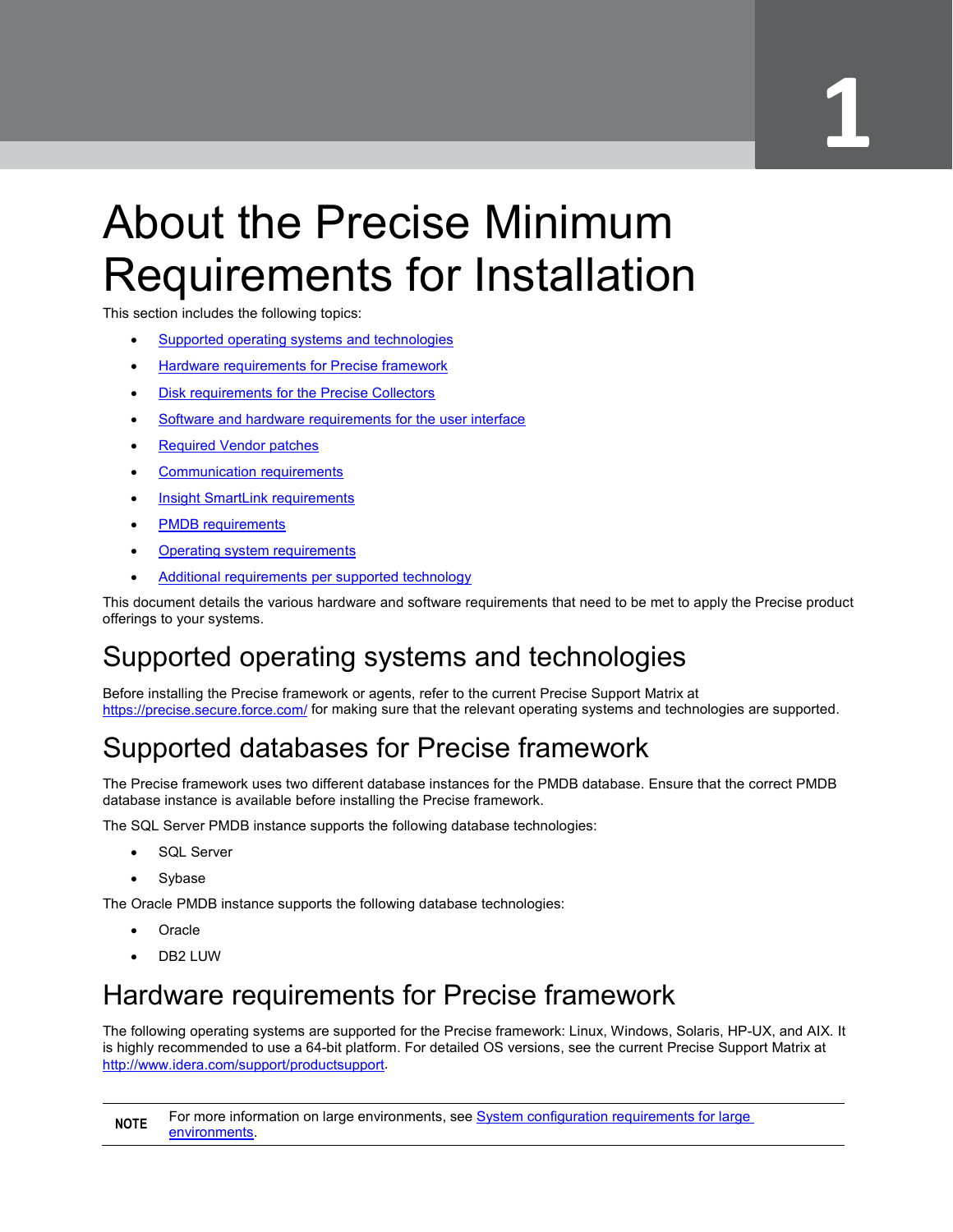| Table 1-1 | Required hardware for framework server |
|-----------|----------------------------------------|
|-----------|----------------------------------------|

|                                          | <b>Cores</b> | Real<br><b>Memory</b><br>(GB) | <b>File</b><br><b>System</b><br>(GB) | <b>PMDB</b><br><b>Storage</b><br>(GB) | <b>Comments</b>                                                     |
|------------------------------------------|--------------|-------------------------------|--------------------------------------|---------------------------------------|---------------------------------------------------------------------|
| <b>Small Systems</b><br>(5-20 instances) | $2 - 4$      | $4 - 10$                      | $20 - 50$                            | $20 - 50$                             |                                                                     |
| Medium Systems<br>$(20-100$ instances)   | $4 - 8$      | $10 - 32$                     | $20 - 50$                            | 80-200                                |                                                                     |
| Large Systems<br>(100-500 instances)     | $8 - 16$     | $32 - 80$                     | $20 - 50$                            | 400-2000                              | See System configuration<br>requirements for large<br>environments. |

**NOTE** On large systems it is recommend to use two servers; one for the framework and one for the PMDB. You should also put the PMDB on an external storage system.

# <span id="page-5-3"></span><span id="page-5-0"></span>Disk requirements for the Precise Collectors

Disk space requirements per Collector (no matter the amount for instances) should be between 500MB and 2GB. The real value depends on the load on the instances.

## <span id="page-5-1"></span>Requirements for the user interface

**Table 1-2** Software configuration required by the Precise user interface.

| <b>Component/Feature</b>            | Requirement                                    |
|-------------------------------------|------------------------------------------------|
| <b>Browser</b>                      | Chrome<br>Edge<br>Firefox<br>Internet Explorer |
| Report Manager - Reports            | Adobe Acrobat version 6 or higher              |
| Report Manager - Customized Reports | Microsoft Excel 2007 or higher                 |

**Table 1-3** Hardware configuration required by the Precise user interface

| <b>Component/Feature</b> | <b>Requirement</b>                                                                                         |
|--------------------------|------------------------------------------------------------------------------------------------------------|
| Operating system         | One of the following:<br>Microsoft Windows Server 2008, 2012, 2016<br>$\bullet$<br>Microsoft Windows 7, 10 |
| Memory                   | At least 1 GB                                                                                              |
| Display                  | At least 24 bit color palette and SVGA (1024x768) resolution                                               |

**NOTE** The Precise user interface in general, uses pop-up windows. If you use pop-up blockers, you must prevent them from blocking Precise-related pop-up windows.

## <span id="page-5-2"></span>Required Vendor patches

Make sure to apply all vendor patches that are required for JRE 1.6 operation on all servers running Precise.

**Table 1-4** List of links for vendor patches.

| <b>Platform</b>             | <b>Patch Location</b>                                                            |
|-----------------------------|----------------------------------------------------------------------------------|
| HP-UX                       | http://docs.hp.com/en/HPUXJAVAPATCHES/index.html                                 |
| AIX                         | http://www.ibm.com/developerworks/java/jdk/aix/service.html                      |
| Solaris, Linux, and Windows | http://www.oracle.com/technetwork/java/javase/system-c onfigurations-135212.html |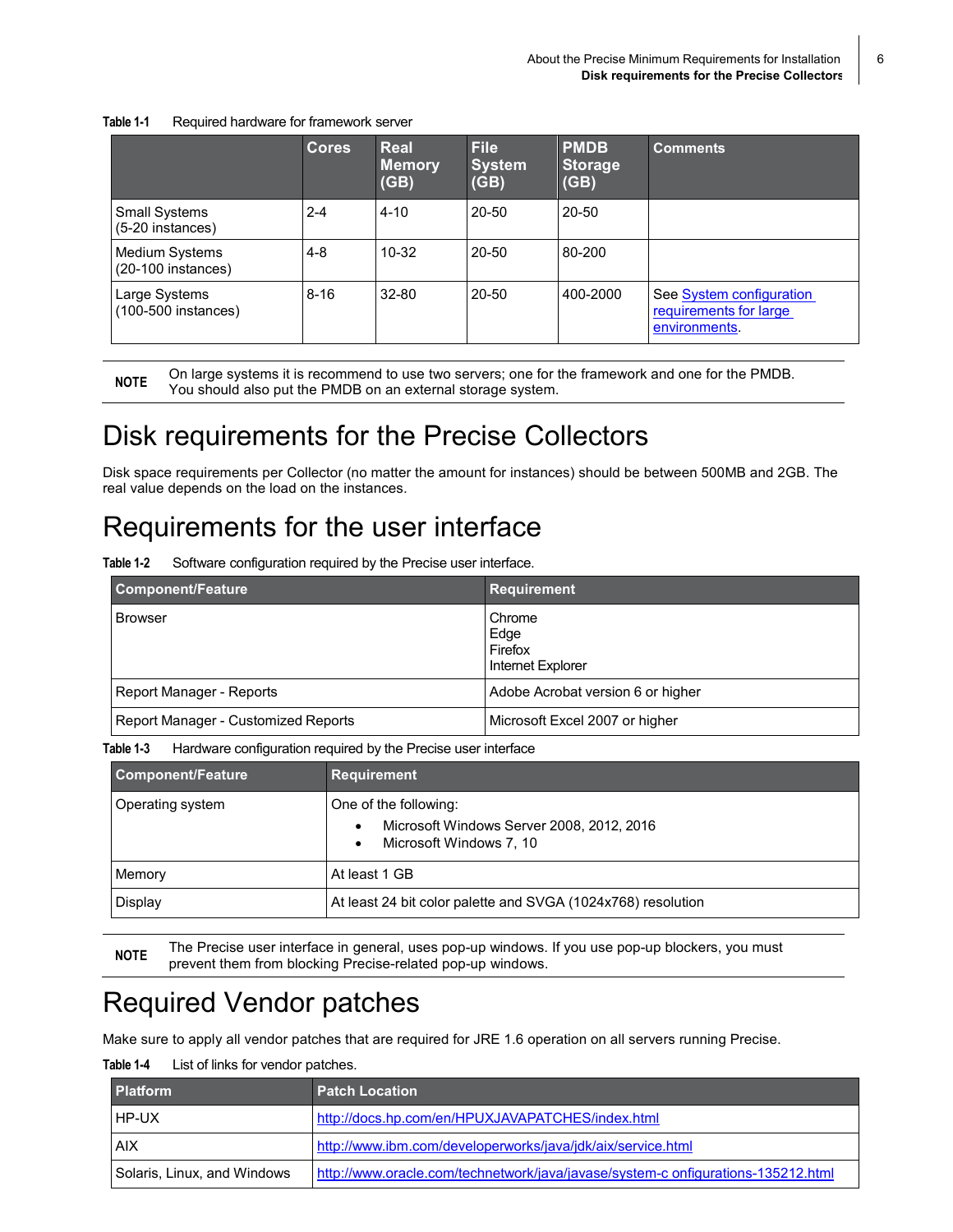# <span id="page-6-0"></span>Communication requirements

Precise uses the following ports listed below. Make sure that these ports are not used by any application in your site.

Table 1-5 Precise ports

| <b>Product/Framework Port Location</b> | Port#                                |
|----------------------------------------|--------------------------------------|
| Precise Listener                       | 20702 External                       |
| Precise GUI (Tomcat)                   | 20790 External                       |
| Precise GUI (Tomcat) (control port)    | 20768 Local                          |
| Precise for J2EE Collector             | 20763 Local                          |
| Precise for Microsoft .NET Collector   | 20755 Local                          |
| Precise for Web Client Collector       | 80 External [Not enabled by default] |
| Precise for Web Collector              | 20999 Local                          |
| Federation Relay port                  | 20730 Local                          |

Enable the TCP ports that are marked as 'external' in the above table, if your environment is firewall-protected. See "Advance Adding Servers" in the *Precise Installation Guide* for information on how to change ports, if this port range is already in use.

**NOTE** If you changed the ports in the previous version, they will not be changed after the upgrade.

Make sure that the port of the NetBios is opened, if you want to monitor SQL server instance remotely and you have a firewall between the local and remote servers.

# <span id="page-6-1"></span>Insight SmartLink requirements

**NOTE** See the SmartLink Transaction Tracking section in the *Precise Installation Guide*.

# <span id="page-6-2"></span>PMDB requirements

The following table describes the requirements for the PMDB based on the installed platform:

| <b>Platform</b>   | Requirement                                                                                                                            |
|-------------------|----------------------------------------------------------------------------------------------------------------------------------------|
| Oracle            | Oracle user with DBA privileges                                                                                                        |
| <b>SQL Server</b> | SQL user for login SQL Server with administrator privileges on the PMDB (you can also use OS<br>authentication to connect to the PMDB) |

#### **Table 1-6** PMDB requirements

# <span id="page-6-3"></span>Operating system requirements

The operating system user running Precise agents on monitored UNIX servers should have the following characteristics:

- Password, other than NULL.
- Authorization to use the cron facility (only required if you intend to install an Oracle AppTier Collector on the respective server).
- On Linux, read and write permissions to the  $/$ dev $/$ null special file.
- On Linux, an initial korn shell (KSH). Otherwise, the installation fails. In addition, many of the shell scripts that are included in Precise require KSH.
- Unless you have purchased the AT&T version of KSH, you must download PDKSKH, a korn shell clone in the public domain. If you have Red Hat, you can download the Intel version of PDKSKH from the Red Hat Web site. For other Linux distributions and platforms, search for "pdksh" at: [http://rpmfind.net/linux/rpm2html/search.php?query=pdksh.](http://rpmfind.net/linux/rpm2html/search.php?query=pdksh)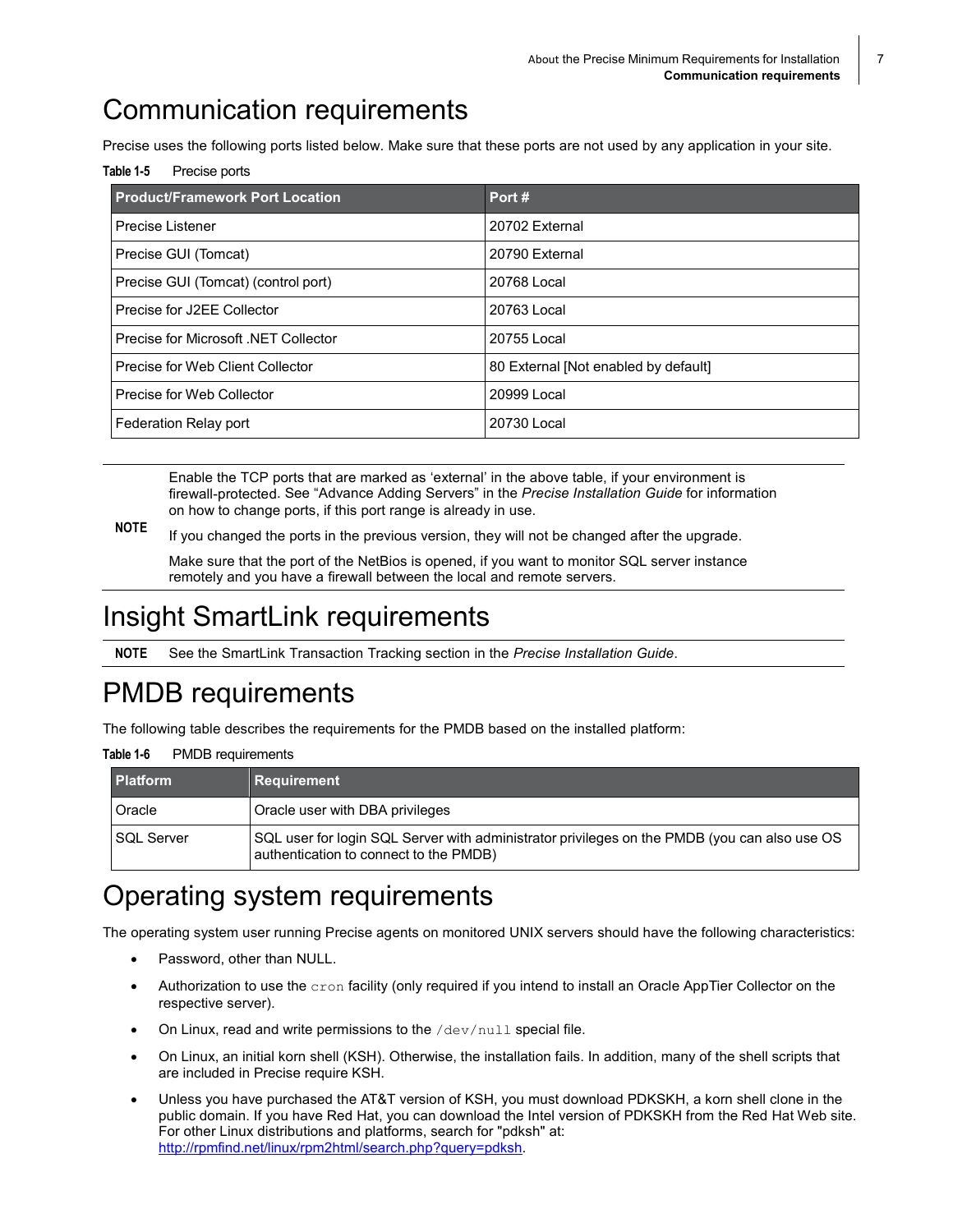• Make sure that the user limits are as specified in the list or higher (the user limit can be changed and configured using the ulimit command):

| time (seconds) | unlimited |
|----------------|-----------|
| file (blocks)  | unlimited |
| data (kbytes)  | unlimited |

**NOTE** If you use the Linux 64 bits OS, install the Linux OS patch to add support for running 32-bit applications. This patch is referred to as the  $x86$ -compat-libs-7.2-1.rpm patch.

• For installation on Windows, the user must have Local administration privileges.

## <span id="page-7-0"></span>Additional requirements per supported technology

The following section describes the additional requirements per supported technology:

- **[Oracle](#page-7-1)**
- [Web](#page-8-0)
- [J2EE](#page-11-0)
- [Microsoft .NET](#page-11-1)
- **SQL [Server](#page-11-2)**
- **[Sybase](#page-11-3)**
- [DB2](#page-13-0)
- **[SAP](#page-14-0)**
- **[PeopleSoft](#page-14-1)**
- **[Oracle Apps](#page-14-2)**
- [Insight Savvy](#page-14-3) for OS and Network
- **[Insight Savvy](#page-15-0) for Tuxedo**
- **[Custom Apps and Tuxedo](#page-15-1)**

#### <span id="page-7-1"></span>**Oracle**

The additional requirements for Oracle are:

• The Precise for Oracle agent reads the Oracle SGA directly. To do so, the user must be in the same group as the Oracle user to have access to the Oracle shared memory. **UNIX**

For UNIX servers, create a Precise user on every monitored server. Add the Precise user to the same group as the Oracle software owner (e.g. dba or oinstall). Your DBA group should be the primary group of the Precise user.

#### **Windows**

For Windows servers, create a domain user, who is then granted local administrator permissions as required on the monitored servers.

Add the Precise user to the ora dba group.

On monitored Oracle servers, add the Precise user to the same group as the Oracle user – typically  $\sigma$ ra dba.

- Make sure you have an Oracle DBA user name and password. The user should also have SYSDBA privileges.
- If you are installing on a Sun Solaris operating system, verify that the  $/proc$  file system is available.
- On UNIX servers, verify that the file system where you plan to install the software is mounted with the SETUID option.
- Verify that the shared library path variable (LD\_LIBRARY\_PATH, SHLIB\_PATH, or LIB\_PATH, depending on the operating system) is not set in the Precise user environment.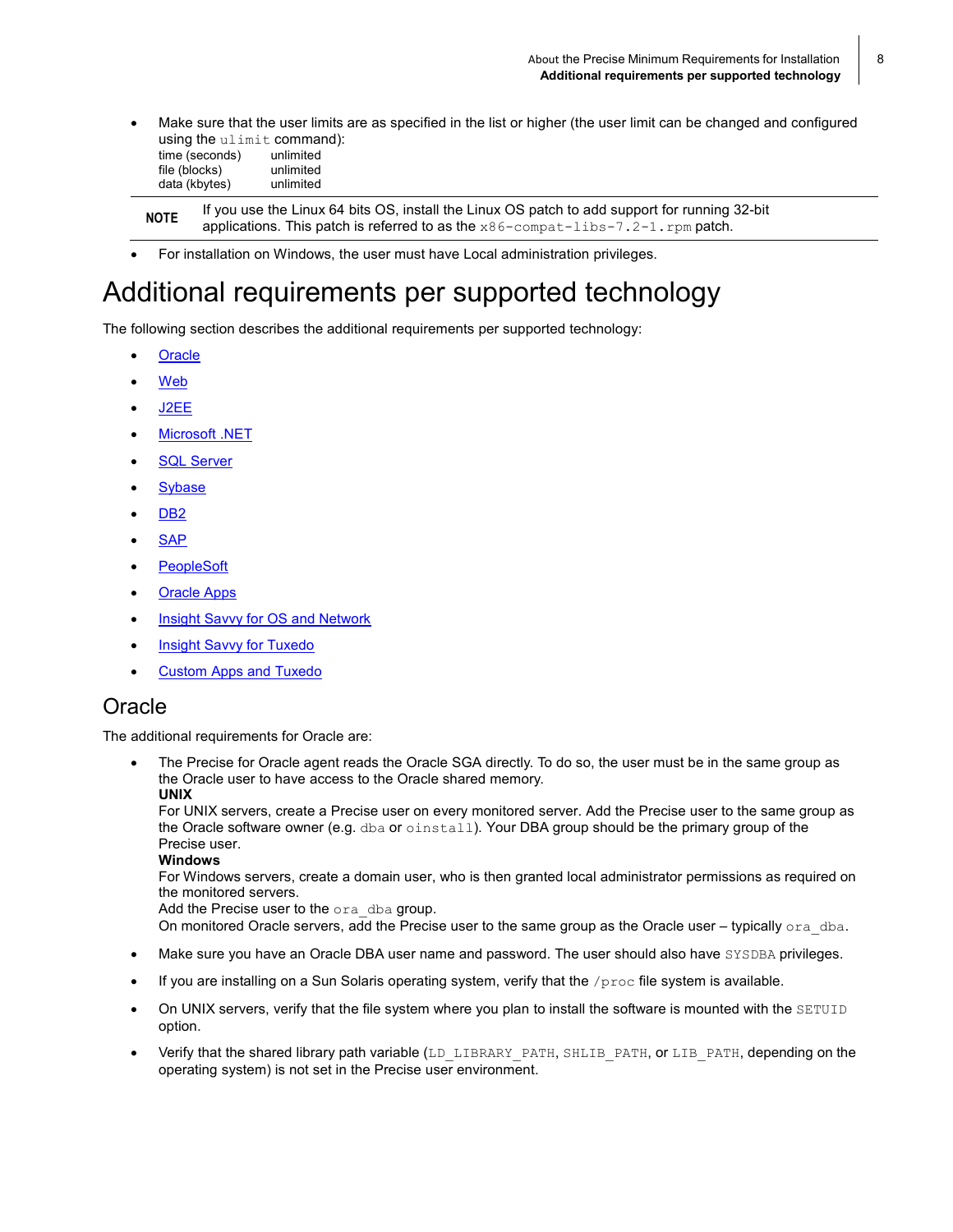The Init.ora parameter timed statistics should be set to TRUE.

**NOTE** During the Oracle AppTier installation, the installer creates a schema in the Oracle database. To do so, it is required to specify an Oracle user with sysdba privileges. This user is used only during the installation. Precise products do not use or save the DBA user name or password for future use.

During the installation, a Super-user (root) privilege is required on Linux and all UNIX operating systems.

#### <span id="page-8-0"></span>Web

The additional requirements for Web are:

• Before you install a Web AppTier, you need to grant special file and directory permissions (including all subdirectories) to the UNIX or Windows user that you intend to use during the installation.

> The permissions in the general collection table are not needed for the ongoing operation, only for installation.

- **NOTE** Auto-detected values will be shown. If this user does not have these permissions during installation you will not see these auto-detected values and you will have to supply them manually.
- The Operating System user that runs the Web Server or Web Application should have full control privileges for the <*i3\_root*> directory (for example: NETWORK SERVICE for IIS6 and above).

**NOTE** For the installation of a Web AppTier, you will need a user with Web administrator privileges.

Permissions that are required for the GENERAL collection on UNIX and Windows.

#### **Table 1-7** GENERAL collection on UNIX and Windows

| Web server                                          | File or directory                                                                                                                                                   |  |  |  |  |
|-----------------------------------------------------|---------------------------------------------------------------------------------------------------------------------------------------------------------------------|--|--|--|--|
| iPlanet                                             | sitename/confiq                                                                                                                                                     |  |  |  |  |
|                                                     | sitename/config/server.xml                                                                                                                                          |  |  |  |  |
| Apache                                              | Configuration directories (typically: $apache$ $root/conf$ ) and subdirectories configuration<br>files (typically: httpd.conf)                                      |  |  |  |  |
| WebLogic                                            | Server installation directory (WL root)                                                                                                                             |  |  |  |  |
|                                                     | WL root/site name                                                                                                                                                   |  |  |  |  |
|                                                     | WL root/site name/config.xml                                                                                                                                        |  |  |  |  |
| WebSphere                                           | WS root/properties/version/platform.websphere and WS                                                                                                                |  |  |  |  |
|                                                     | root/properties/version/WAS.product (only for UNIX)                                                                                                                 |  |  |  |  |
|                                                     | Node directory and all subdirectories, such as: /cells/cell1/nodes/node1                                                                                            |  |  |  |  |
|                                                     | Node serverindex.xml and server.xml files such as                                                                                                                   |  |  |  |  |
|                                                     | /cells/cell1/nodes/node1/serverindex.xml and                                                                                                                        |  |  |  |  |
|                                                     | /cells/cell1/nodes/node1/servers/server1/server.xml                                                                                                                 |  |  |  |  |
| Oracle<br>Applications<br>Server (only for<br>UNIX) | OC root/inventory/ContentsXML/configtools.xml                                                                                                                       |  |  |  |  |
| Oracle<br>Applications<br>Server - OPMN             | <b>Configuration directory (typically:</b> oracle as $root/opmn/conf)$ and all subdirectories<br>Configuration files (typically: oracle as root/opmn/conf/opmn.xml) |  |  |  |  |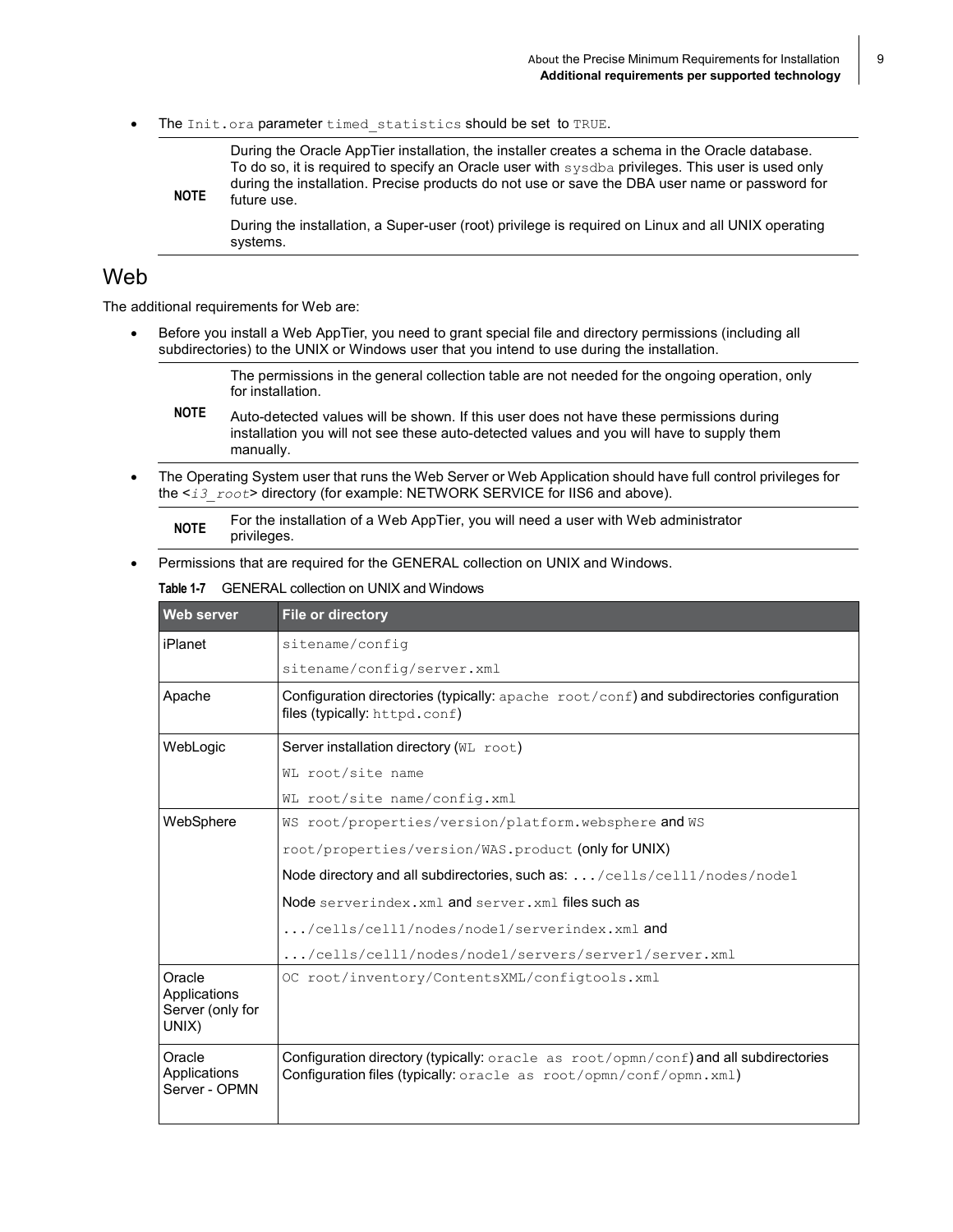| Web server                                   | <b>File or directory</b>                                                                                                                                                             |
|----------------------------------------------|--------------------------------------------------------------------------------------------------------------------------------------------------------------------------------------|
| Oracle<br>Applications<br>Server -<br>Apache | Configuration directory (typically: $\text{oracle as root}/\text{Apache}/\text{conf}$ ) and all subdirectories<br>Configuration files (typically: oracle as root/Apache/conf/*.conf) |
| Tomcat                                       | Configuration directory (typically: $tomcat$ root/conf) and all subdirectories                                                                                                       |
|                                              | server.xml file (typically under: tomcat root/conf)                                                                                                                                  |
| Sun ONE                                      | Configuration directory (typically: sunone root/domains/domain1/config) and all<br>subdirectories domain.xml file (typically under: sunone<br>root/domains/domain1/config)           |

|  |  | Table 1-7 GENERAL collection on UNIX and Windows |
|--|--|--------------------------------------------------|
|  |  |                                                  |

• Permissions needed for STATIC instrumentation collection on UNIX and Windows:

**Table 1-8** Permissions for STATIC instrumentation collection on UNIX and Windows

|            |                                                   | Web server File or directory                                                                   |
|------------|---------------------------------------------------|------------------------------------------------------------------------------------------------|
| iPlanet,   | Web application page directory and subdirectories |                                                                                                |
| Apache 1.3 |                                                   | Page files in the Web application pages directory (such as .html files, .htm files, and so on) |

- To install a Precise for Web instance on IIS7+, the "IIS6 Metabase Compatibility" service and ISAPI filters must be installed.
- If you are going to install SAP WAS ABAP, the following prerequisites are needed:
	- $\circ$  The import of the Precise for Web transport to the monitored SAP system.
	- o The download of the SAP Java Connector (JCo).
	- o The installation of SAP Java Connector (JCo) on the server on which Precise for Web FocalPoint is installed.

Before installing SAP WAS ABAP, check whether Precise supports your version of SAP WAS ABAP in the Precise Support Matrix that can be found on the Precise Customer Portal.

**NOTE** Precise for Web does not provide the following features for the supported SAP WAS ABAP versions:

- application user collection
- server-side monitoring
- client-side monitoring of new browsers, such as IE8, Chrome, and Firefox 3

To enable IIS6 Metabase Compatibility on Windows 2008

- 1. Go to Start > Control Panel > Programs > Programs and Features.
- 2. On the left Side Bar select Turn Windows features on or off.
- 3. Go to Roles > Web Server(IIS), click **Add Role Services**.
- 4. Select IIS6 Metabase Compatibility under IIS 6 Management Compatibility.
- 5. Select ISAPI filters under Application Development.
- 6. Click **Next** and follow the instructions on the screen.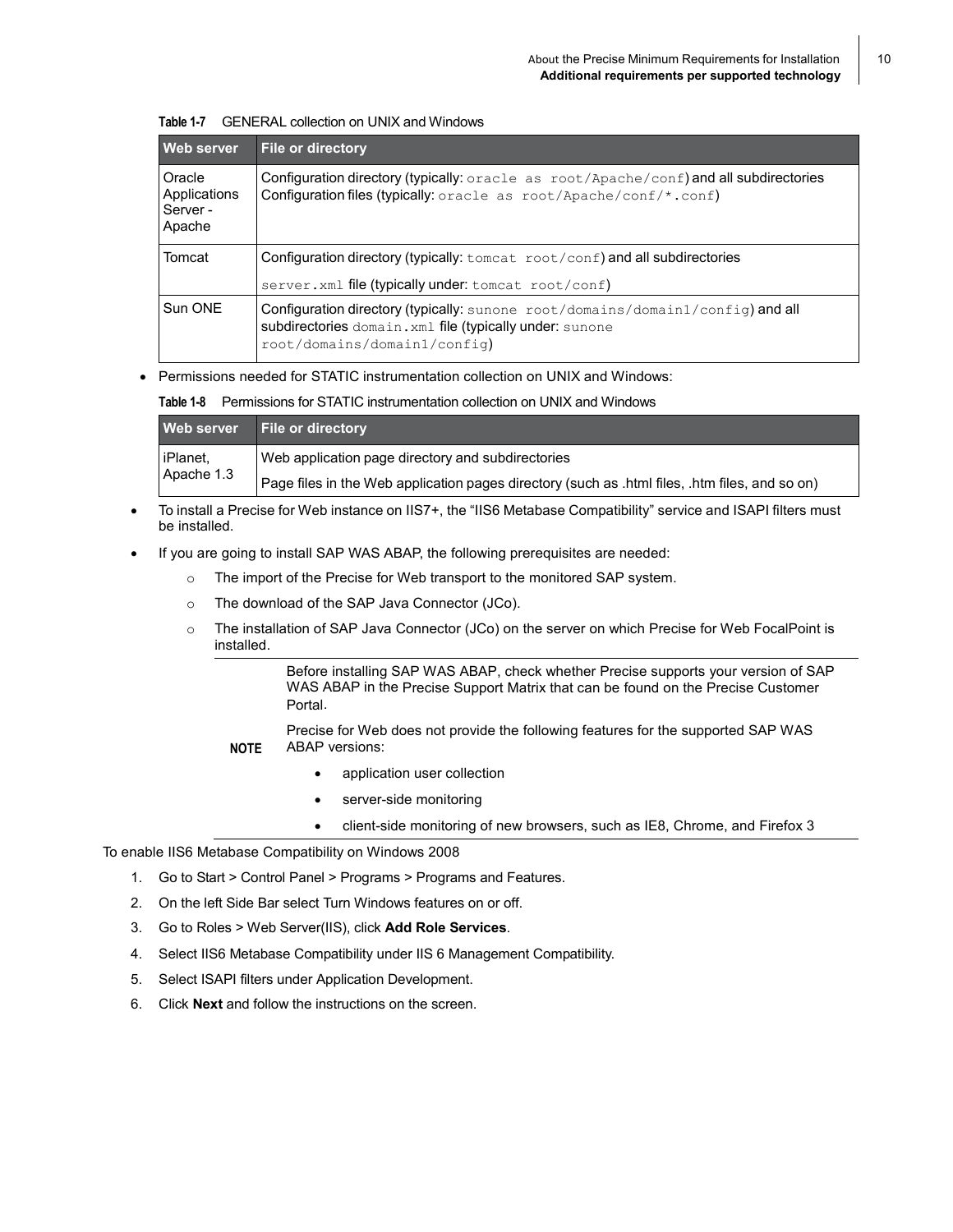11

To import the Web transport to the monitored SAP system

- 1. If it is the first Web instance in the Precise Environment:
	- a. On the Precise FocalPoint server, go to the \products\i3FP\distribution source\installer\ folder
	- b. Extract the files with the following path name from the  $PSWW$  FP  $Shared ALL.zip$  file: products\www\install\sap\abap
- 2. Copy the Precise for Web transport files to the SAP System:
	- c. Copy the K900112.WS4 file that is located in <*i3\_root*>\products\www\install\SAP\abap\cofiles\ to the appropriated trans\cofiles folder on the SAP system.
	- d. Copy the R900112.WS4 file from <*i3\_root*>\products\www\install\SAP\abap\data\ to the appropriated trans\data folder on the SAP system.
- 3. Import the transport from the SAP GUI. During the import choose the following options:
	- o Leave Transport Request in Queue for Later Import
	- o Import Transport Request Again
	- o Overwrite Originals
	- o Overwrite Objects in Unconfirmed Repairs

#### Downloading the SAP Java Connector (JCo)

For information regarding the SAP JCo, see [Installing the SAP Java Connector \(JCo\).](#page-10-0)

**NOTE** Precise for Web only supports SAP JCo version 2.1.9. Precise currently does not support SAP JCo version 3.x.

Verify that you download the corresponding JCo bit version (32- or 64-bit) for the operating system that the Precise for Web FocalPoint is installed on.

To download the SAP JCo

- 1. Open the following URL in a browser window. <http://service.sap.com/connectors>
- 2. Enter your SAP Service Marketplace user name and password, and click **OK**.
- 3. In the tree view, go to Connectors > SAP Java Connector > Tools and Services.
- 4. Review the JCo Release notes for the available versions and choose one that is relevant for the operating system of the i<sup>3</sup> for Precise for Web FocalPoint server. Note that the JCo may require other prerequisite software as described in the release notes. Use the JCo version as described in the note above.

#### <span id="page-10-0"></span>Installing the SAP Java Connector (JCo)

**NOTE** If Precise for Web FocalPoint is not yet installed (no Web instances in the Precise system) then perform all the following sections while considering the "Precise for Web FocalPoint server" as the server you are going to install it on. Of course - some directories will not exist, so you will need to create them by yourself (e.g.<*i3\_root*>\products\www\bin).

To install the SAP JCo

- 1. Unzip the contents of the downloaded file to a directory of your choice on the Precise for Precise for Web FocalPoint server.
- 2. From the directory to which you unzipped the downloaded file: Copy the .JAR file(s) to  $\langle i3r\cot\theta\rangle$  root>\java\3rd\_party directory on your Precise for Web FocalPoint server.
- 3. If the Precise for Web FocalPoint is installed on Windows: Copy the .DLL files (from the directory to which you unzipped the downloaded file) to: *<i3\_root>*\products\www\bin directory on your Precise for Web FocalPoint server.
- 4. If the Precise for Web FocalPoint is installed on UNIX/Linux: Copy the .SO files (from the directory to which you unzipped the downloaded file) to: *<i3\_root>*\products\www\bin directory on your Precise for Web FocalPoint server.
- 5. Make sure the gateway port between the Precise for Web FocalPoint and the SAP Application Server is open in both directions. The gateway port is 33xx, where xx has to be replaced by the instance number of the SAP Application Server.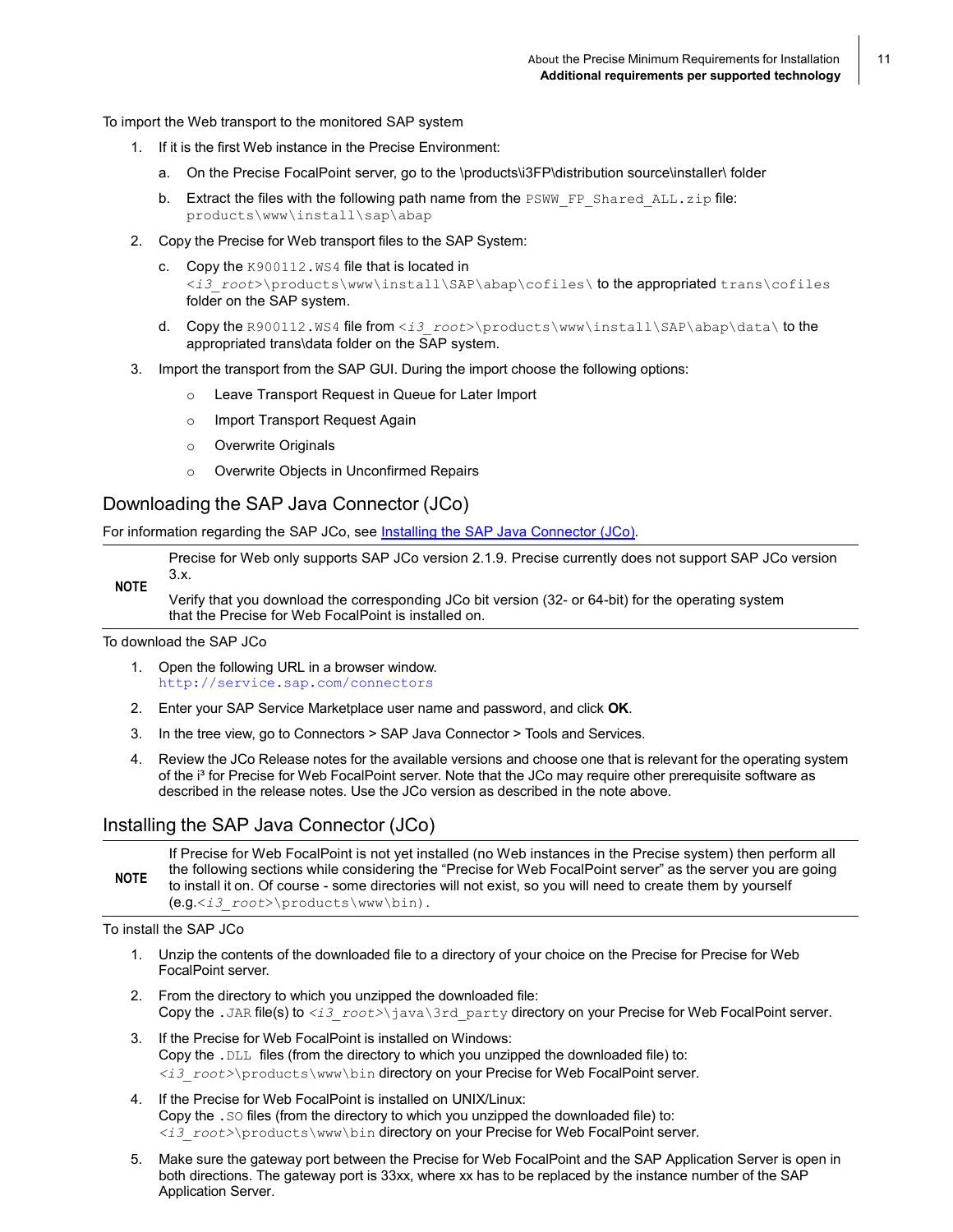12

- 6. Maintain the SAP communication ports the services file in: Windows %windir%\system32\drivers\etc\services UNIX /etc/services
- 7. Replace the following <SID> and <instance-number> with the values from your environment:

```
sapms<SID> 36<instance-number>/tcp
sapqw<SID> 33<instance-number>/tcp
sapdp<SID> 32<instance-number>/tcp
e.g. for a SAP system with the SID = PRD and Instance Number 01:
sapmsPRD 3601/tcp # SAP Message Server
sapgwPRD 3301/tcp # SAP Gateway
sapdpPRD 3201/tcp # SAP Dispatcher
```
#### <span id="page-11-0"></span>J2EE

The additional requirements for J2EE are:

- If the J2EE Collector is hosted on an AIX server, make sure that the user limits for the Precise user are unlimited for data.
- The user of the application server (regardless of the application server type) must have the following file system permissions:

**Table 1-9** File system permissions

| <b>Directory</b>                | <b>Permissions</b> | <b>Justification</b>                      |
|---------------------------------|--------------------|-------------------------------------------|
| $\langle$ i3 root>/logs         | Read/write         | Write log file, log file rotation         |
| <i3 root="">/products/j2ee</i3> | Read/write         | Various configuration files, status files |
| <i3 root="">/infra/cluster</i3> | Read/write         | Cluster installation management files     |

• When Precise for J2EE monitors WebSphere, the privileges of the Precise for J2EE user must be the same as those needed to run the WebSphere administration server.

#### <span id="page-11-1"></span>Microsoft .NET

The additional requirements for Microsoft .NET is:

- Create a Microsoft .NET login name with system administrator privileges and a password.
- The user running the .NET application (regardless of the application type) must have full control privileges for the <*precise\_root>* folder.

#### <span id="page-11-2"></span>SQL Server

The additional requirements for SQL Server are:

- Create a Microsoft SQL Server login name with system administrator privileges and a password (optional for the SQL Server AppTier; you may use the Microsoft Windows authentication option instead).
- If you want to use the Recommend/What-If feature in Precise for SQL Server, make sure to install the correct SQL Server Client tool on both the Precise for SQL Server FocalPoint and Collector servers. For example, for SQL Server 2012 you must install the SQL Server client on the FocalPoint and Collector servers.
- When running in remote sampling mode, you are required to provide the Windows user for login into the remote server. This user should have the sysadmin privilege on the remote server, otherwise the installation will fail.
- For the Precise for SQL Server FocalPoint, you need a user for logging in with the server administration privileges.
- <span id="page-11-3"></span>• When the PMDB is installed using Windows authentication, you need to provide a user that can connect both to the PMDB and to the monitored instance.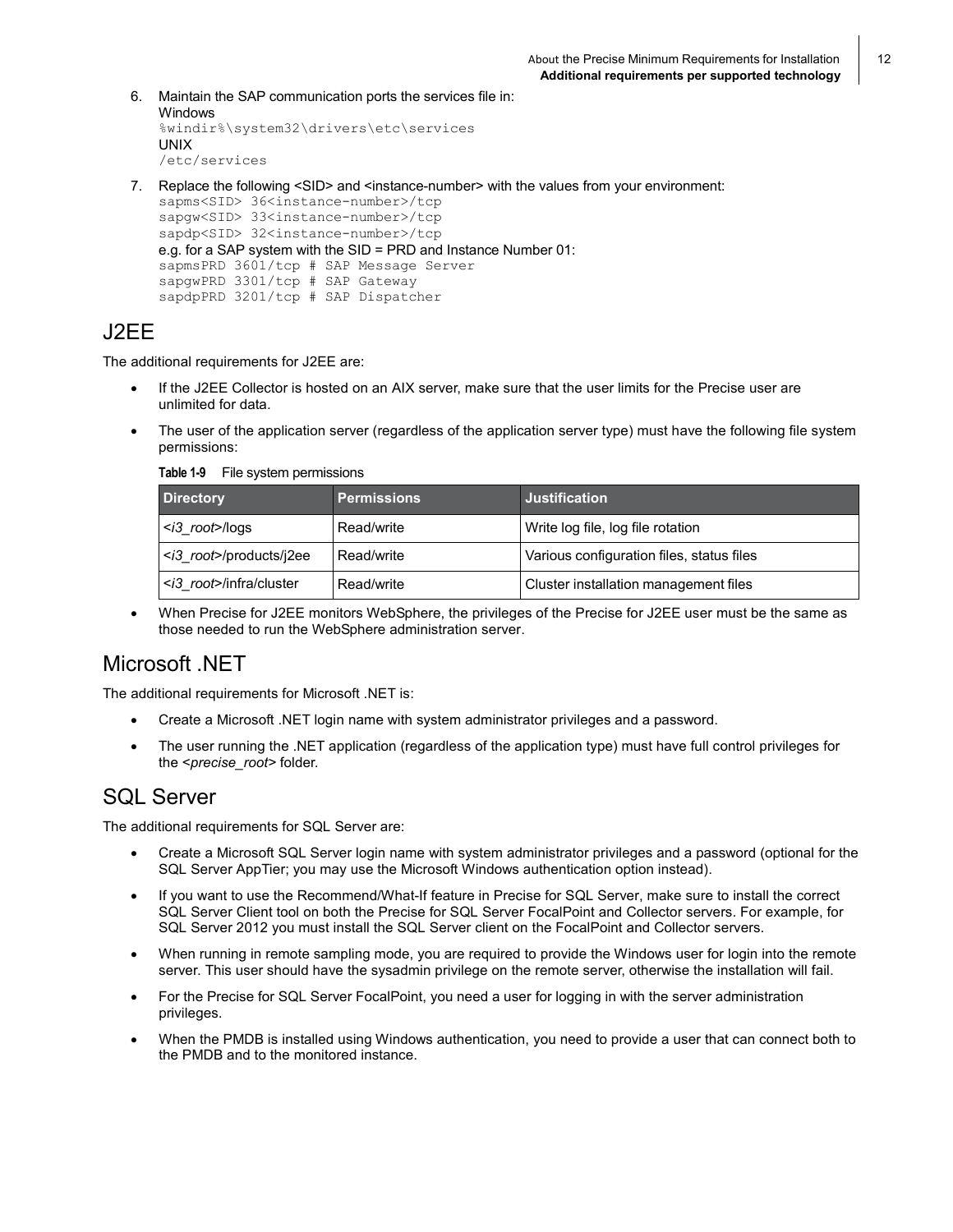#### <span id="page-12-0"></span>Sybase

The additional requirements for Sybase are:

- Make sure you have access to an existing Sybase user name with the system administrator privileges.
- Make sure to install the Sybase PC Open Client of one the supported versions.

**Table 1-10** Supported Open Client and related ODBC versions

| <b>Open Client</b> | <b>ODBC</b> version                                              |
|--------------------|------------------------------------------------------------------|
| 12.5.1 ESD #2      | Sybase Adaptive Server Enterprise ODBC driver version 4.20.00.67 |
| 12.5.1 ESD 15      | Adaptive Server Enterprise version 12.05.01.529                  |
| 15.x               | Adaptive Server Enterprise version 15.0.0.152                    |

- Make sure that the following components are installed:
	- o Embedded SQL/C
	- o Monitor Client Library
	- o ODBC driver
- To enable monitoring of the Sybase AppTier, you need to adjust the Adaptive Server Enterprise (ASE) configuration parameters

The following table specifies the parameter values for ASE version 12.5.0.3 and higher:

#### **Table 1-11** Parameter values

| <b>Parameter</b>             | <b>Value</b> |
|------------------------------|--------------|
| max SQL text monitored       | 16384        |
| enable monitoring            | 1            |
| SQL batch capture            | 1            |
| wait event timing            | 1            |
| SQL text pipe active         | 0            |
| plain text pipe active       | 0            |
| statement pipe active        | 0            |
| errorlog pipe active         | 0            |
| deadlock pipe active         | 0            |
| process wait events          | 0            |
| object lockwait timing       | 0            |
| statement statistics active  | $\Omega$     |
| per object statistics active | 0            |

**NOTE** The value given for the event buffer per engine parameter in the table is <sup>a</sup> minimum value. You may also use a higher value if required.

- Make sure that the user used to monitor the Sybase instance is a member of the mon role and sa role server roles
	- **NOTE** To grant the mon role server role, run the following command: grant role mon role to user name. (For example, if you connect as system administrator, run the command as: grant role mon role to sa).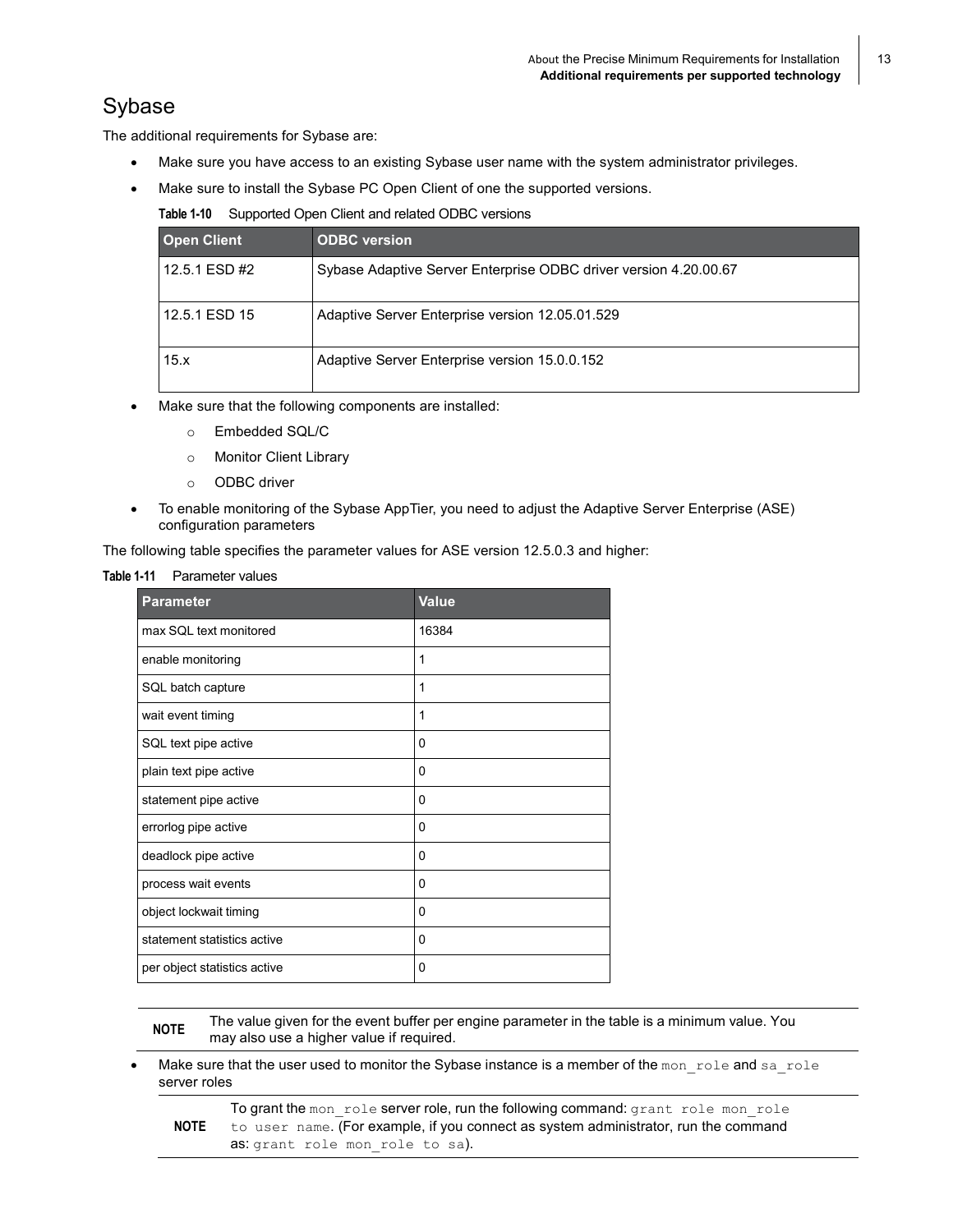- The following tables must be activated:
	- o monProcessSQLText
	- o monProcess

For instructions on how to activate these tables, see Sybase's book Performance Tuning: Monitoring and Analyzing at [http://infocenter.sybase.com/help/index.jsp?topic=/com.sybase.dc20022\\_1251/html/monitoring/monitoring61.htm](http://infocenter.sybase.com/help/index.jsp?topic=/com.sybase.dc20022_1251/html/monitoring/monitoring61.htm)

Make sure that the master.sysservers table includes the following entry: sp\_addserver logical name,'local',physical name where: logical name is the name used to address the server on your system and physical name is the name of the instance as it appears in the interface file ((this file is usually located in the sybase root

dir/ini/sql.ini directory or the sybase root dir/interfaces directory)

**NOTE** The entry points to the Sybase instance as the local server (srvclass=0). If this entry does not exist, add it to the table.

- To function properly, the Statistics workspace requires that you comply with the following requirements:
	- Run the sp\_sysmon system stored procedure with the noclear option set only. (i.e. for example: sp sysmon "00:01:00", noclear)
- When the PMDB is installed using Windows authentication, you need to provide a user that can connect both to the PMDB and to the monitored instance

To check which PC Open Client and ODBC driver versions are installed

- 1. Open the command prompt and run the following command: " $\Sigma$ SYBASE\$\\$SYBASE\_OCS\$\bin\isql" -v (This shows the PC Open Client version.)
- 2. Click Setting>Control Panel>Administrative Tools>Data Sources(ODBC). (This shows the ODBC driver version.)

#### <span id="page-13-0"></span>DB2

The additional requirements for DB2 are:

- Refer to the Precise Support Matrix for information on supported DB2 versions and FixPak levels
- Precise software components are installed on each monitored DB2 server. You require a dedicated Precise OS user to be created on each monitored server. The name "precise" is used as an example. **Windows**

On Windows, generally a domain user is created, who is then granted local administrator permissions as required on monitored servers.

#### **UNIX**

For UNIX servers, you need to create a Precise user on every monitored server. For monitored DB2 servers, create the Precise user as follows:

- o Non-null password, not containing special characters, and has a maximum length of 15 characters
- o Connected to the DB2 SYSADM group (as reported by the DB2 GET DBM CFG command)
- $\circ$  Login shell is  $ksh$ , with "dot" (.) in the Path variable
- $\circ$  The shared library path (LD\_LIBRARY, SHLIB\_PATH, LIB\_PATH) is not set in this user's environment
- For monitoring purposes, the Precise user must have the DBADM and SYSMON privileges or SYSADM privileges

#### **NOTE** The Precise for DB2 AppTier installation creates a schema in either an existing or new tablespace. If you prefer to create a new tablespace, the user must also have DBADM and SYSCTRL privileges or SYSADM privileges.

- When monitoring DB2 on HP, make sure the database default charset isn't roman8 (CP1051)
- Close the Services window in the Control Panel if you are installing on a Windows server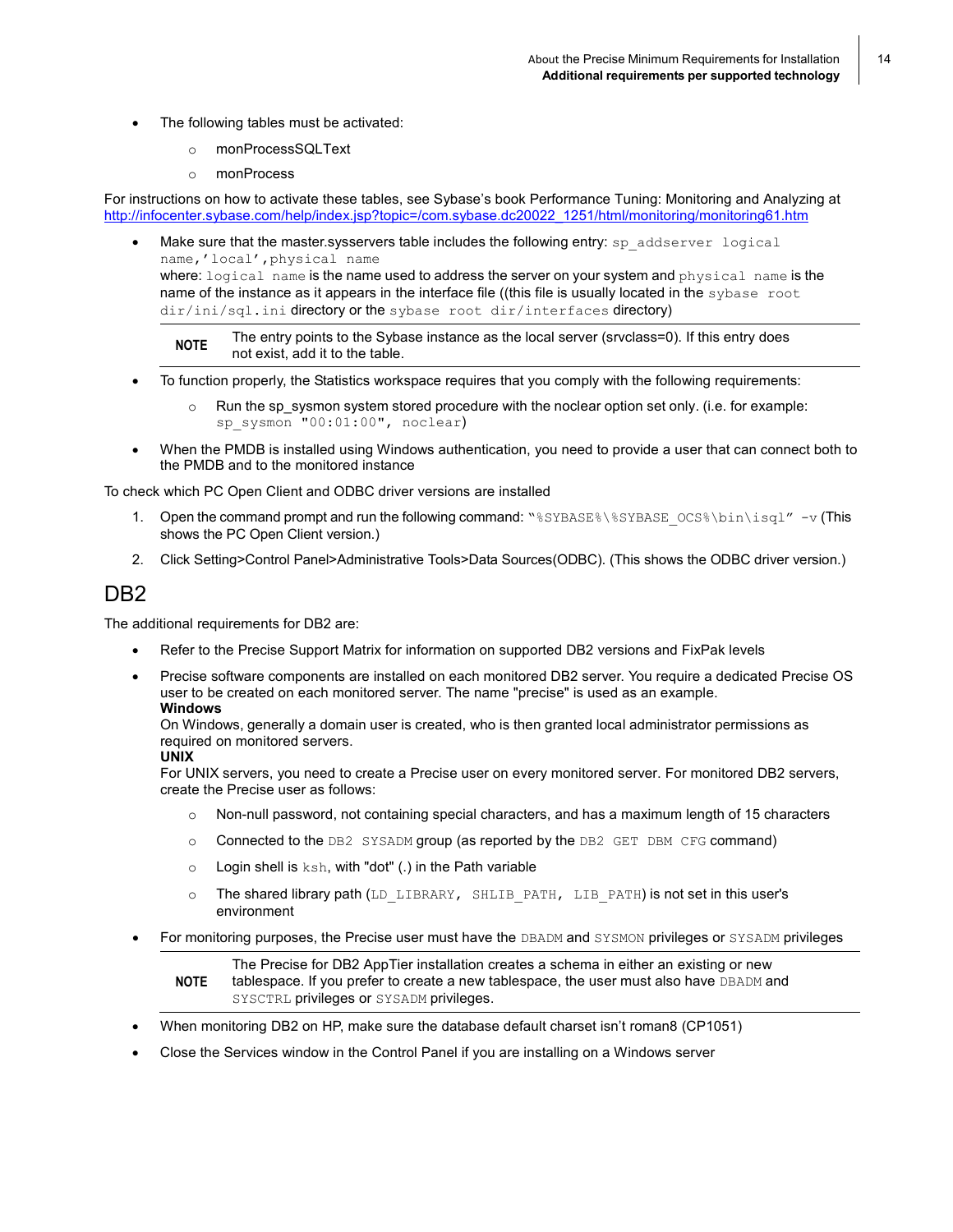15

#### <span id="page-14-0"></span>**SAP**

Define the fields that Precise for SAP will retrieve for organization and user areas. By default, Precise for SAP retrieves the Department field for organization and the Building field for user area.

The additional requirements for SAP are:

- Precise for SAP function modules are installed on the monitored SAP system (For more information, see the *Precise Installation guide.*)
- You need to have SAP user account with the authorization profile Z\_PRECISE (For more information, see the *Precise Installation guide.*)
- The SAP Java Connector (JCo) version 2.1.9 is installed on the Precise for SAP FocalPoint server
- To install Precise for SAP BW, the SAP BW technical content needs to be enabled (For more information, see the *Precise Installation guide*.)

#### <span id="page-14-1"></span>PeopleSoft

The additional requirement for PeopleSoft is:

• Verify that the PeopleSoft Applications server can be brought down for a short window of time (approximately 15 minutes) to set the database monitoring parameter to TRUE: EnableDBMonitoring=1

#### <span id="page-14-2"></span>Oracle Apps

The additional requirements for Oracle Apps are:

• FORMS LISTENER MODE: The relevant port number is defined by the FORMS\_PORT environment variable in the adfrmctl.sh script found in the Oracle Applications installation directory

**NOTE** If the Precise Insight Savvy for OA is to be deployed, the Forms server must be a UNIX server and must have the Precise Listener and Insight Savvy for Network agents installed to monitor the Forms Tier of Oracle Applications.

- FORMS SERVLET MODE: If the Precise Insight Savvy for OA is to be deployed, the Forms server must be a UNIX server and must have the Precise Listener and Precise for J2EE agents installed to monitor the Forms Tier of Oracle Applications
- Access to the Oracle Database with a userid having sysdba priveliges
- Must be able to run command: GRANT EXECUTE ON DBMS\_PIPE TO <COLLECTOR\_SCHEMA\_USER>
- Verify that the Oracle Applications server can be brought down for a short window of time (approximately 30 minutes)
- To make the required modifications:
	- o No users can be logged on to the Oracle Applications server
	- o No batch jobs or reports can be running on the Oracle Applications server
	- o The Concurrent Manager must be shut down
- Verify that you can change the CUSTOM.pll and CUSTOM.plx forms library.

#### <span id="page-14-3"></span>Insight Savvy for OS and Network

The additional requirements for Insight Savvy for OS and Network are:

- On UNIX, verify the file system where you will install the software is mounted with the SETUID option and no security monitoring system (for example CA Etrust) is blocking setuid
- Verify you have access to use a userid  $root$ , this is required for installation action items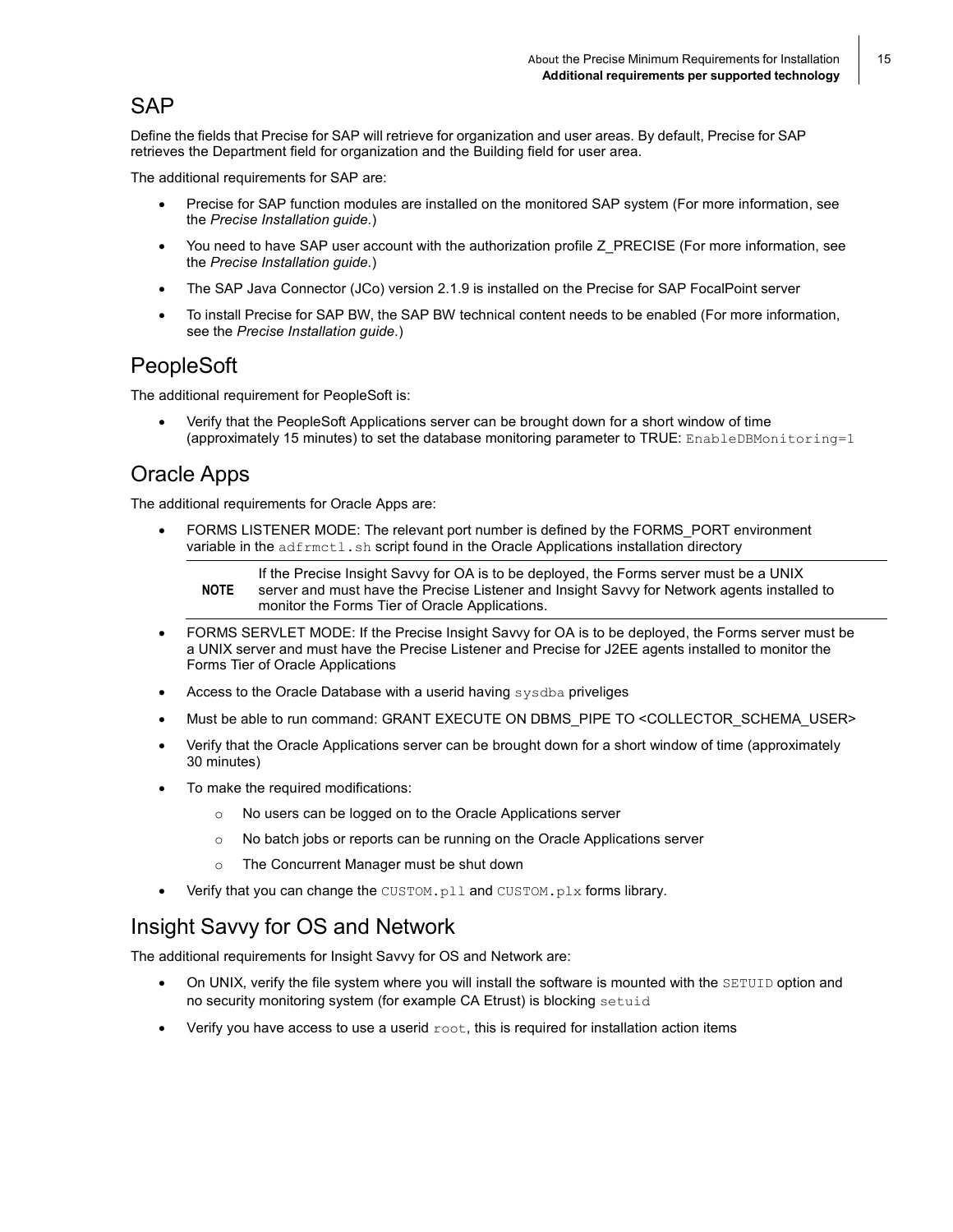#### <span id="page-15-0"></span>Insight Savvy for Tuxedo

The additional requirement for Insight Savvy for Tuxedo is:

• On UNIX operating systems you will need Super-user (root) privileges (only for the installation) If the automatic detection does not work, the following procedures can be performed:

To obtain the Tuxedo version number

- 1. Log on as the Tuxedo operator.
- 2. Run the following command: tmadmin -v

To obtain the Tuxedo domain ID

- 1. Look for the BBL process on the server.
- 2. Use the name following the DOM option
- 3. Alternatively, look for the UBBCONFIG file (or a file containing UBB in its name)
- 4. Use the value of the DOMAINID variable in the RESOURCES section.

If you are not sure what the Tuxedo domain ID is, you can use the UNIX user name running the BBL process on the server, or simply use an arbitrary name. In upgrade mode, this is the name of the Tuxedo domain you want to upgrade. Via the auto-detection mechanism, invalid characters for Precise may appear. This should be changed manually.

To obtain the path of the Tuxedo installation directory

- 1. Log on as the Tuxedo operator.
- 2. Check the value of the TUXDIR environment variable.
- 3. Alternatively, locate the Tuxedo bin directory where the BBL program is located. The Tuxedo installation directory is immediately above it.

To find the Tuxedo configuration file

- 1. Log on as the Tuxedo operator.
- 2. Check the value of the TUXCONFIG environment variable.

This is a binary file. Do not confuse it with the textual UBBCONFIG file. In a PeopleSoft installation, the name of the Tuxedo configuration file is usually PSTUXCFG. This file is located in the PeopleSoft installation directory/appserv/PeopleSoft Domain directory. For example: /home/hrprd/hrprd831/appserv/HR\_PRD831/PSTUXCFG

**NOTE** Refer to the Precise Support Matrix for supported versions.

#### <span id="page-15-1"></span>Custom Apps and Tuxedo

The additional requirements for Custom Apps and Tuxedo are:

- When performing an upgrade:
	- **Table 1-12** Prerequisites

| <b>Directory</b> | <b>Permissions</b>                                                                                                                                         | <b>Justification</b>                                                          |
|------------------|------------------------------------------------------------------------------------------------------------------------------------------------------------|-------------------------------------------------------------------------------|
| J2EE             | Restart of the monitored application server<br>after installing the v9.x upgrade patch on its<br>server.                                                   | Permission to use the operating system<br>user of the Web/application server. |
| Web              | Restart of the monitored application server<br>after installing the v9.x upgrade patch on its<br>server.                                                   | Permission to use the operating system<br>user of the Web/application server. |
| Tuxedo           | If the COBRA Interceptor DLL has been<br>deployed, the Tuxedo domain will need to<br>be shut down for the duration of the<br>upgrade on the Tuxedo server. |                                                                               |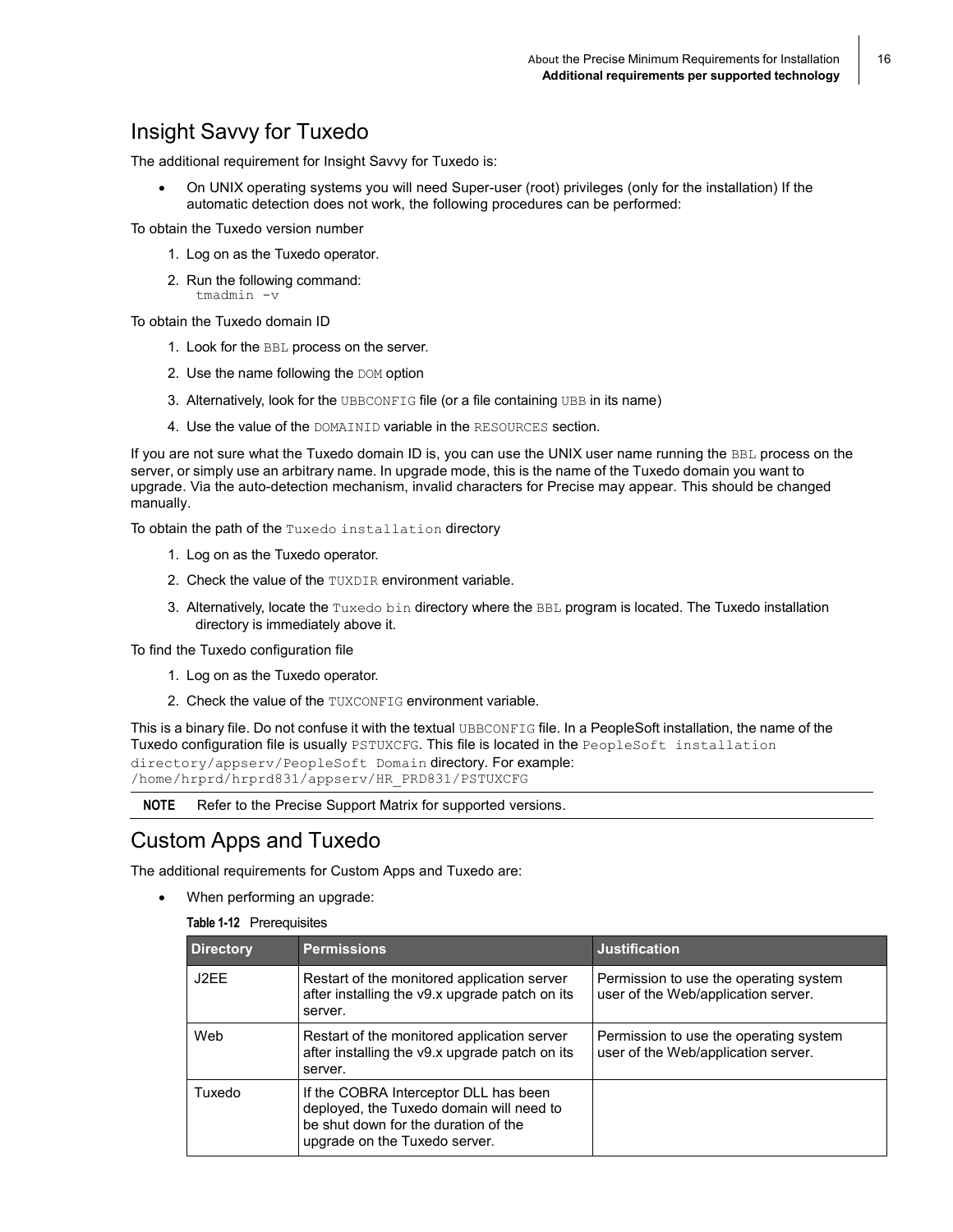• When performing an installation:

| <b>Application</b> | <b>Needed Downtime</b>                                                                       | <b>Permissions</b>                                                                                                                                                                                                      | <b>Manual Actions</b>                                                                                                                                                   |
|--------------------|----------------------------------------------------------------------------------------------|-------------------------------------------------------------------------------------------------------------------------------------------------------------------------------------------------------------------------|-------------------------------------------------------------------------------------------------------------------------------------------------------------------------|
| J2EE               | Restart of the monitored<br>application server after<br>installing the v9.x agent<br>for it. | The Web/application server<br>operating system user must<br>have permission to<br>read/write from the Precise<br>installation directory (the<br><i3_root all="" and="" directory)="" of<br="">its subfolders.</i3_root> |                                                                                                                                                                         |
| Web                | Restart of the monitored<br>application server after<br>installing the v9.x agent<br>for it. | The Web/application server<br>operating system user must<br>have permission to<br>read/write from the Precise<br>installation directory (a.k.a.<br>the <i3_root> directory) and<br/>all of its sub folders.</i3_root>   | To be performed using<br>the operating system<br>user of the<br>Web/application server<br>at the end of the<br>installation process,<br>before determining<br>downtime: |
|                    |                                                                                              |                                                                                                                                                                                                                         | • Editing the<br>Web/application<br>server configuration<br>files (e.g. server.xml,<br>httpd.conf, etc.)                                                                |
|                    |                                                                                              |                                                                                                                                                                                                                         | • For monitoring a<br>J2EE application, the<br>additional actions will<br>also be required:                                                                             |
|                    |                                                                                              |                                                                                                                                                                                                                         | $\circ$ Editing the<br>application server<br>startup script for<br>adding Precise<br>classes to the JVM<br>classpath.                                                   |
|                    |                                                                                              |                                                                                                                                                                                                                         | $\circ$ Editing the Web<br>descripton<br>(web.xml) inside<br>WAS or EAR of the<br>application.                                                                          |

#### **Table 1-13** Prerequisites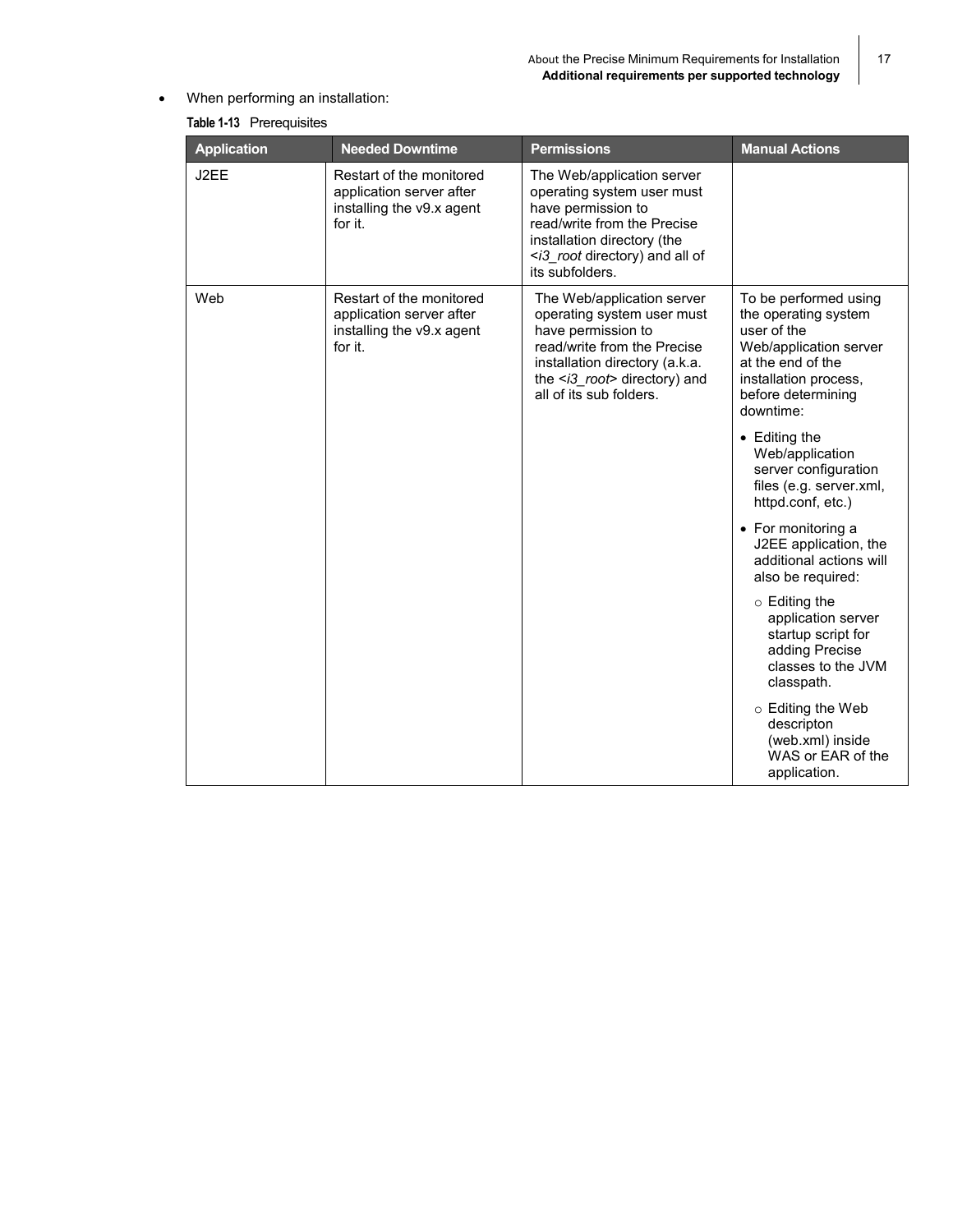# **A**

# <span id="page-17-0"></span>About Large Environments

This section includes the following topics:

- [System configuration requirements for](#page-17-1) large environments
- In our [laboratory tested environments](#page-23-0)

# <span id="page-17-1"></span>System configuration requirements for large environments

#### <span id="page-17-2"></span>Precise configuration

Precise registry parameters should be set in the <*Precise\_root*>\products\i3fp\registry\products\infrastructure\sts\settings.xmlfile:

#### **Table A-1** Registry parameters in the settings.xml file

| <b>Parameter</b>            | Value      |
|-----------------------------|------------|
| correlation-queue-max-size  | 700000000  |
| queue-max-size              | 200000000  |
| backup-max-total-files-size | 3000000000 |

To reserve more space in the backup folder, you can increase the size of the backup-max-totalfiles-size parameter. This may be useful when your database or PMDB is down or experiences a data load delay.

#### **NOTE**

After changing the above parameters, you need to restart the Precise FocalPoint and Precise Listeners.

In the <*Precise\_root*>\products\i3fp\registry\products\pw\maintain\db-sizes.xmlfile:

#### **Table A-2** Registry parameters in the db-sizes.xml file

| <b>Parameter</b>       | <b>Value</b> |
|------------------------|--------------|
| l save-oracle-db-sizes | false        |

and in the <*Precise\_root*>\products\i3fp\registry\products\insight\focalpoint.xmlfile:

#### **Table A-3** Registry parameters in the focalpoint.xml file

| <b>Parameter</b>                               | <b>Value</b> |
|------------------------------------------------|--------------|
| sts-max-number-of-threads-<br>for-cor relation | 5            |
| sts-max-files-in-processor-<br>files-fold er   | 50000        |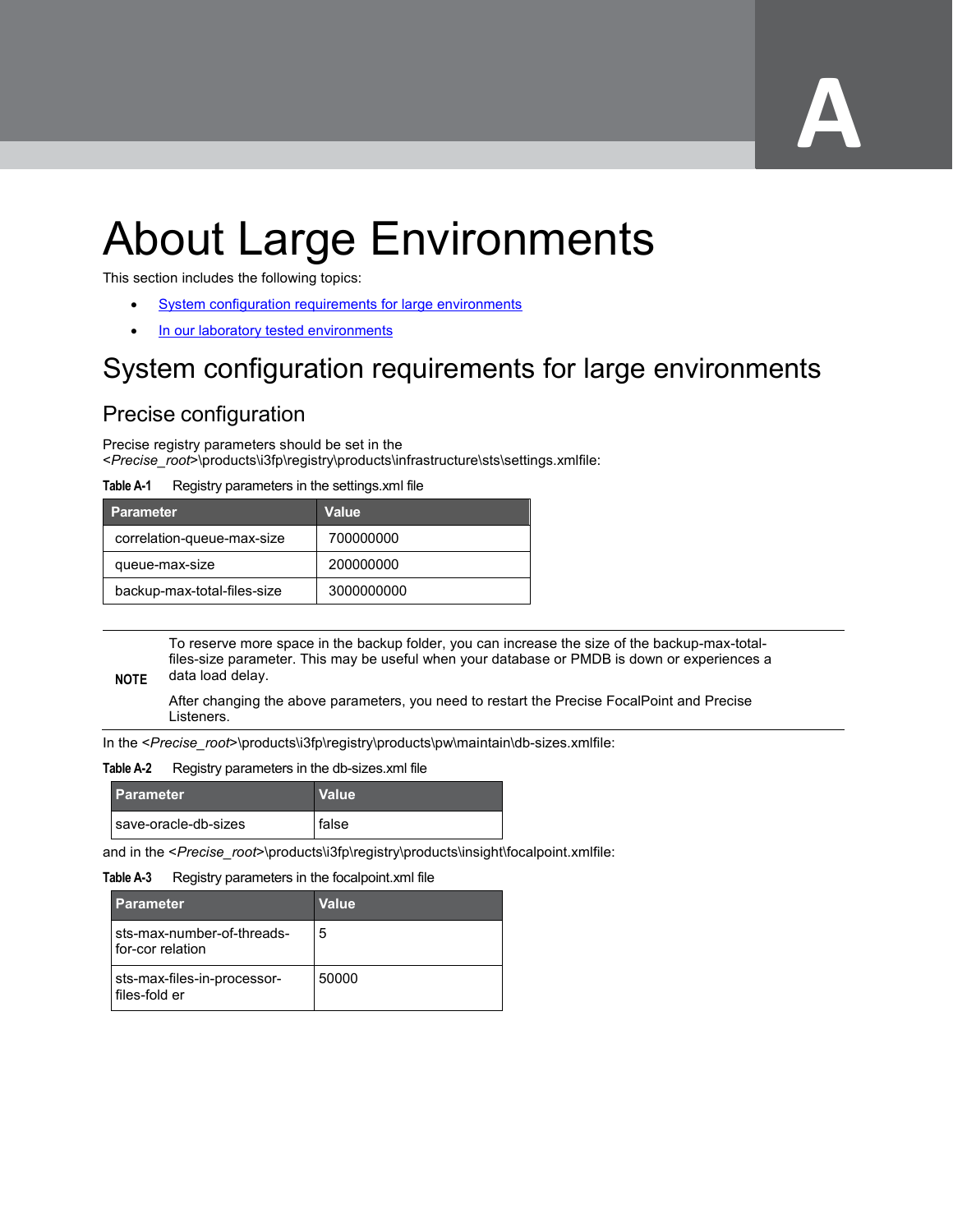**NOTE** After changing the above parameters, you need to restart the Insight FocalPoint.

In large environments you have to update the memory configuration for the Precise framework JVMs in the relevant XML files. The following code example indicates where you have to insert the parameter in those files (replace <number> with a number). The <jvm-options> section appears in all files:



#### $<$ /main $>$

The memory configuration for the Precise framework JVMs (XMX configuration) should be as follows:

| Table A-4<br>Memory configuration |             |                                                                          |
|-----------------------------------|-------------|--------------------------------------------------------------------------|
| Component                         | <b>Size</b> | Location                                                                 |
| Precise FocalPoint                | 1024 MB     | < <i>Precise root</i> >\products\i3fp\bin\psin i3fp init.xml             |
| J2EE FocalPoint                   | 512 MB      | <precise root="">\products\j2ee\bin\psje focal init.xml</precise>        |
| <b>PMDB FocalPoint</b>            | 768 MB      | < <i>Precise root</i> >\products\pw\bin\pspw focal init.xml              |
| Insight FocalPoint                | 2048 MB     | <precise root="">\products\insight\bin\psis focal init.xml</precise>     |
| Web FocalPoint                    | 768 MB      | <precise_root>\products\www\bin\psww focal init.xml</precise_root>       |
| Web Data Loader                   | 768 MB      | <precise root="">\products\www\bin\psww dataloader init.xml</precise>    |
| <b>GUI FocalPoint</b>             | 1024 MB     | <precise_root>\products\gui\website\bin\psin gui init.xml</precise_root> |

#### **Table A-4** Memory configuration

After making changes in size of one or more of the components above, you will need to restart the related component(s).

**NOTE** If you define multiple alerts, you may want to increase the XMX-size of the Alerts FocalPoint and Informpoint.

If you intend to create several reports, you may want to increase the XMX-size of the Report Manager FocalPoint.

The memory configuration for each production server with either J2EE, Web, or .NET should be as follows

#### **Table A-5** Memory configuration

| <b>Component</b> | Size   | Location                                                     |
|------------------|--------|--------------------------------------------------------------|
| ∟istener         | 356 MB | < <i>Precise root</i> >\infra\bin\psin listner java init.xml |

| <b>NOTE</b> | After making changes in size of the component above, you will need to restart the related |
|-------------|-------------------------------------------------------------------------------------------|
|             | component.                                                                                |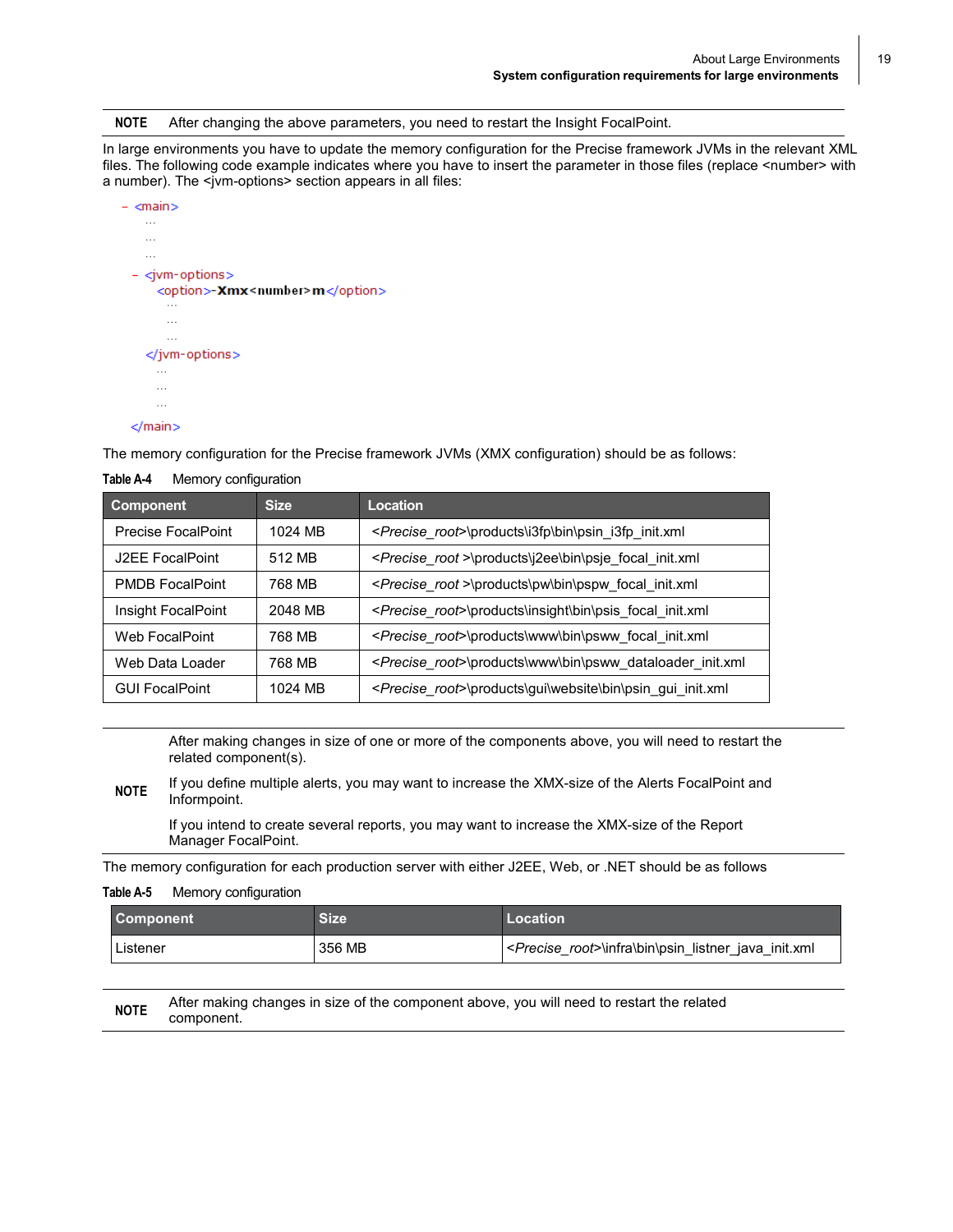20

#### <span id="page-19-0"></span>Oracle-based PMDB configuration

#### Oracle 11g

In Oracle 11g the automated maintenance tasks infrastructure known as AutoTask enables Oracle to automatically schedule Automatic Maintenance Tasks. AutoTask schedules automatic maintenance tasks to run in a set of Oracle Scheduler windows known as maintenance windows. Maintenance windows are those windows that are members of the Oracle Scheduler window group MAINTENANCE\_WINDOW\_GROUP.

Oracle 11g includes three automated database maintenance tasks:

- Automatic Optimizer Statistics Collection Gathers stale or missing statistics for all schema objects. The task name is auto optimizer stats collection.
- Automatic Segment Advisor Identifies segments that could be reorganized to save space. The task name is auto space advisor.
- Automatic SQL Tuning Advisor Identifies and attempts to tune high load SQL. The task name is  $sq1$  tuning advisor.

**NOTE** If you experience performance problems in Precise during the default maintenance times, we recommend to change the maintenance schedules or ask advice from your Oracle DBA.

It is recommended to use a block size of 16 Kbytes.

The following tables describe the Oracle-based PMDB configuration parameters and sizing recommendations that need to be inserted in the init.ora file for Oracle 11g:

| <b>Parameter</b>      | Value |
|-----------------------|-------|
| MEMORY TARGET         | 45 GB |
| MEMORY MAX TARGET     | 45 GB |
| <b>LOG BUFFER</b>     | 5 MB  |
| <b>SESSIONS</b>       | 1500  |
| <b>PROCESSES</b>      | 1000  |
| <b>UNDO RETENTION</b> | 7200  |
| DB WRITER PROCESSES   | 4     |

**Table A-6** Oracle 11g-based PMDB configuration parameters

**Table A-7** Oracle 11g-based PMDB sizing recommendation

| <b>Description</b>               | Value                                                                               |
|----------------------------------|-------------------------------------------------------------------------------------|
| Redo Log                         | 500 MB for 90 instances,<br>1000 MB for 180 instances,<br>2000 MB for 450 instances |
| <b>PMDB Temporary Tablespace</b> | 4 files and each file is 32 GB                                                      |
| Undo Tablespace                  | 4 files and each file is 32 GB                                                      |

If on a Linux server you get an ORA-845 error, /dev/shm needs to be mounted with its proper size. The size is directly influenced by the SGA size of your PMDB. If you set it too low you will get this error.

To mount it, log in as a root user and use the following command:

# mount -t tmpfs shmfs -o size=<SGA size> /dev/shm

To activate the setting and make it permanent after a restart, add the entry in  $/etc/fstab$ .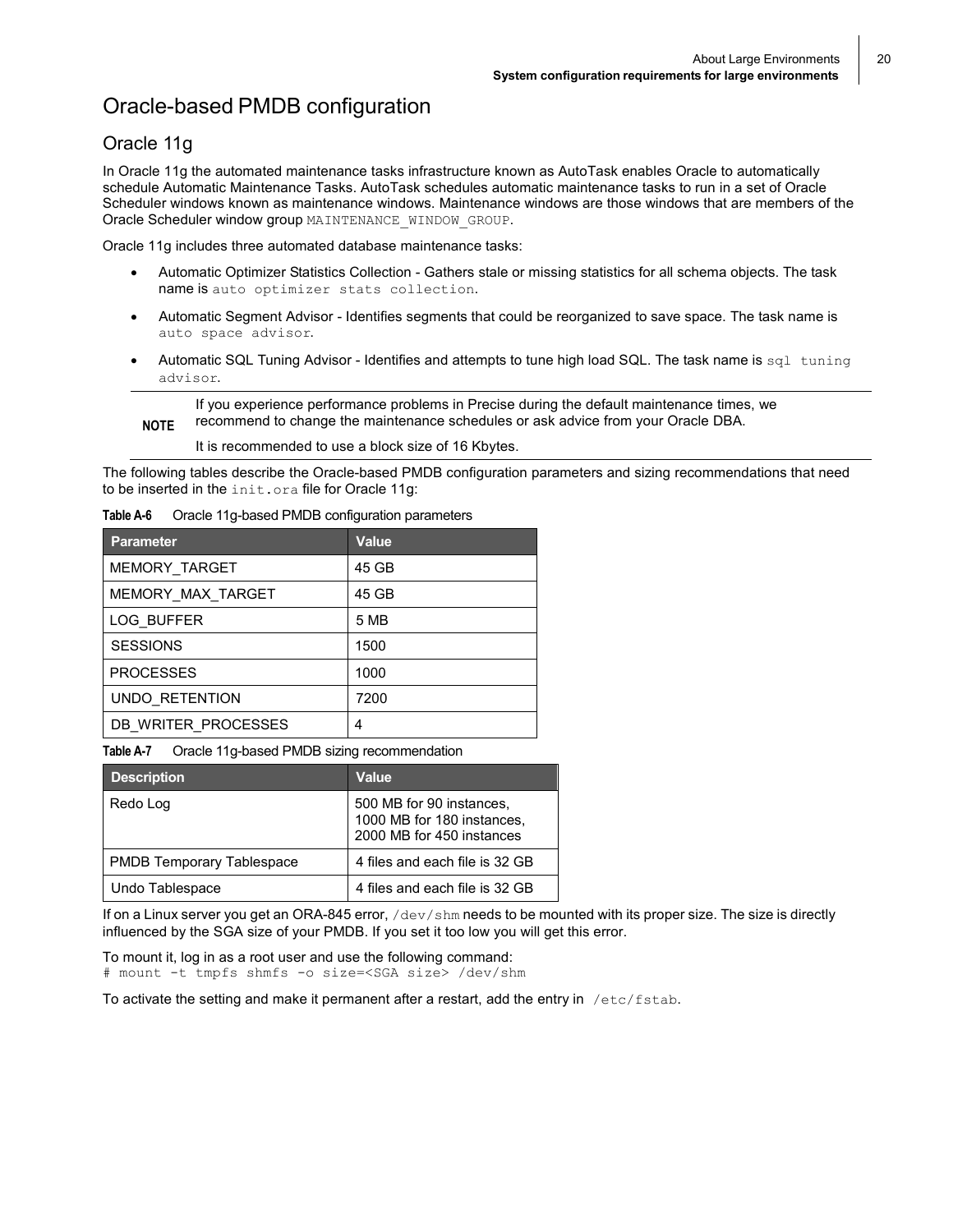#### <span id="page-20-0"></span>SQL Server-based PMDB configuration

**NOTE** You should place the data and log files on different disks.

The following table describes the SQL Server-based instance configuration parameters:

#### **Table A-10** SQL Server-based instance configuration parameters

| <b>Parameter</b>         | <b>Value</b> |
|--------------------------|--------------|
| SQL Server memory        | 44000 MB     |
| Minimum memory per query | 307200 KB    |

| <b>Server Properties - PERF-QA-1</b>                                                                       |                                                                                                                                                     | $\Box$ D $\times$ |
|------------------------------------------------------------------------------------------------------------|-----------------------------------------------------------------------------------------------------------------------------------------------------|-------------------|
| Select a page                                                                                              | S Script • A Help                                                                                                                                   |                   |
| General<br>Memory<br>Processors<br>Security<br>Connections<br>Database Settings<br>Advanced<br>Permissions | Server memory options<br>□ Use AWE to allocate memory<br>Minimum server memory (in MB):<br>골<br>lo.<br>Maximum server memory (in MB):<br>글<br>44000 |                   |
| Connection<br>Server:<br>PERF-0A-1<br>Connection:<br>sa                                                    | Other memory options<br>Index creation memory (in KB, 0 = dynamic memory):<br>글<br>o.<br>Minimum memory per guery (in KB):<br>30720 子               |                   |
| View connection properties<br>團果<br><b>Progress</b><br>Ready                                               | Configured values<br><sup>C</sup> Bunning values<br>Œ                                                                                               |                   |
|                                                                                                            | 0K                                                                                                                                                  | Cancel            |

The following table describes the SQL Server-based PMDB (database) configuration parameters for the files:

**Table A-11** SQL Server-based PMDB (database) configuration parameters for the files

| <b>Parameter</b> | Value   |
|------------------|---------|
| Data             | 5000 MB |
| Log              | 1000 MB |

| <b>NOTE</b> |  | The autogrowth parameter should be 100 MB. |  |
|-------------|--|--------------------------------------------|--|
|-------------|--|--------------------------------------------|--|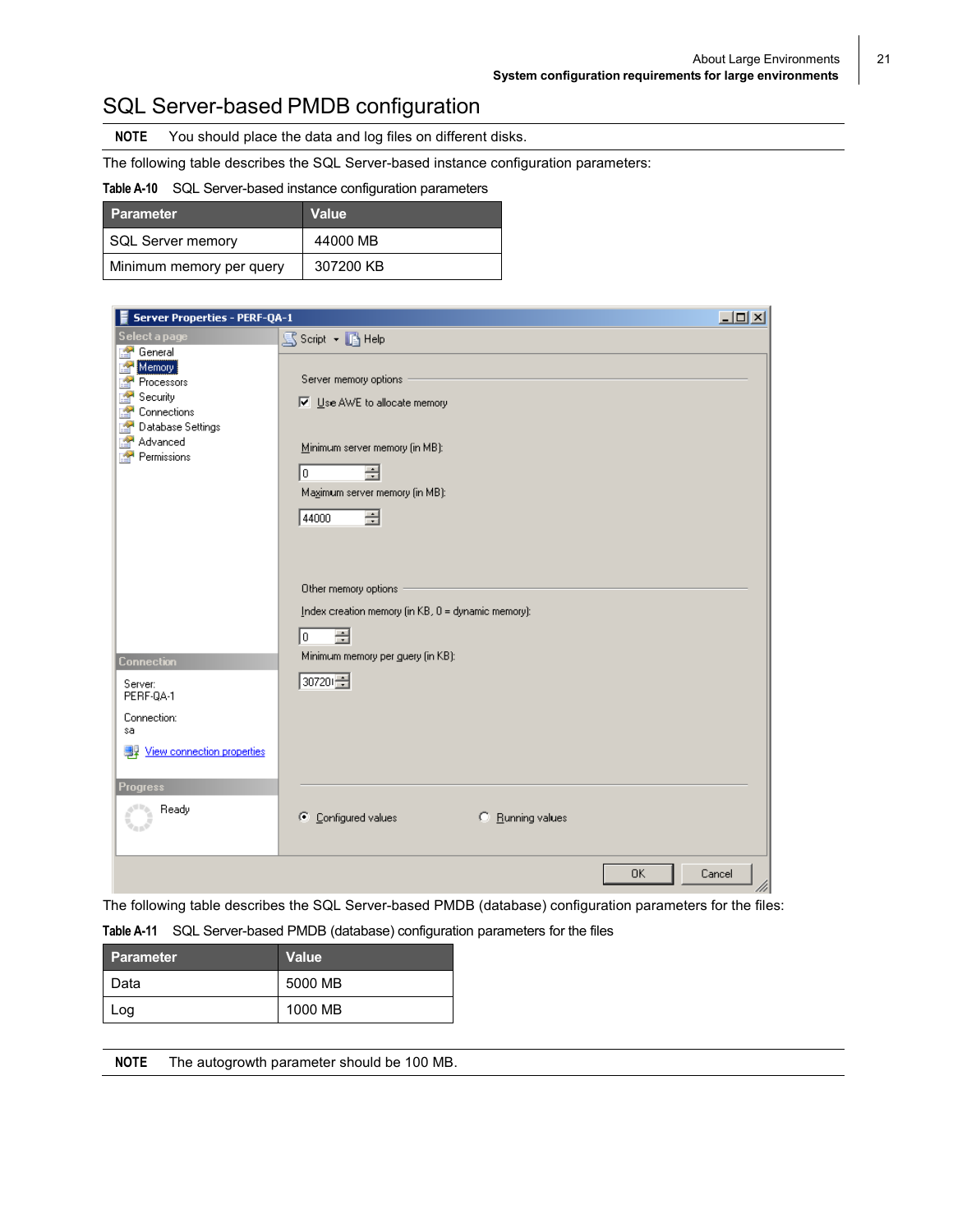| $\Box$ D $\times$<br><b>Database Properties - PW_NIGHTLY9</b> |                             |           |                |                   |                                     |
|---------------------------------------------------------------|-----------------------------|-----------|----------------|-------------------|-------------------------------------|
| Select a page                                                 | SS Script • A Help          |           |                |                   |                                     |
| 2<br>General                                                  |                             |           |                |                   |                                     |
| Ż<br>Files<br>A<br>Filegroups                                 | Database name:              |           | PW_NIGHTLY9    |                   |                                     |
| ł<br>Options                                                  | $Q$ wner:                   |           | sa             |                   | $\cdots$                            |
| ð<br>Permissions                                              |                             |           |                |                   |                                     |
| a.<br><b>Extended Properties</b><br>A<br>Mirroring            | Use full-text indexing<br>п |           |                |                   |                                     |
| Transaction Log Shipping<br><b>A</b>                          | Database files:             |           |                |                   |                                     |
|                                                               | Logical Name                | File Type | Filegroup      | Initial Size (MB) | Autogrowth                          |
|                                                               | PW NIGHT                    | Data      | PRIMARY        | 5,000             | By 100 MB, unrestricted growth      |
|                                                               | PW_NIGHT                    | Log       | Not Applicable | 1,000             | By 10 percent, restricted growth to |
|                                                               |                             |           |                |                   |                                     |
|                                                               |                             |           |                |                   |                                     |
|                                                               |                             |           |                |                   |                                     |
|                                                               |                             |           |                |                   |                                     |
|                                                               |                             |           |                |                   |                                     |
|                                                               |                             |           |                |                   |                                     |
|                                                               |                             |           |                |                   |                                     |
| Connection                                                    |                             |           |                |                   |                                     |
| Server:<br>md-nightly-1                                       |                             |           |                |                   |                                     |
| Connection:<br>sa                                             |                             |           |                |                   |                                     |
| View connection properties<br>團果                              |                             |           |                |                   |                                     |
| <b>Progress</b>                                               |                             |           |                |                   |                                     |
| Ready                                                         | $\left  \cdot \right $      |           |                |                   | $\blacktriangleright$               |
|                                                               |                             |           |                |                   | Bemove<br>Add                       |
|                                                               |                             |           |                |                   | 0K<br>Cancel<br>M                   |

The following table describes the SQL Server-based PMDB (database) configuration parameters for the options:

**Table A-12** SQL Server-based PMDB (database) configuration parameters for the options

| <b>Parameter</b>                      | <b>Value</b> |
|---------------------------------------|--------------|
| <b>Auto Update Statistics</b>         | True         |
| Auto Update statistics Asynchronously | True         |
| <b>Auto Create Statistics</b>         | On           |
| Recovery Model                        | Simple       |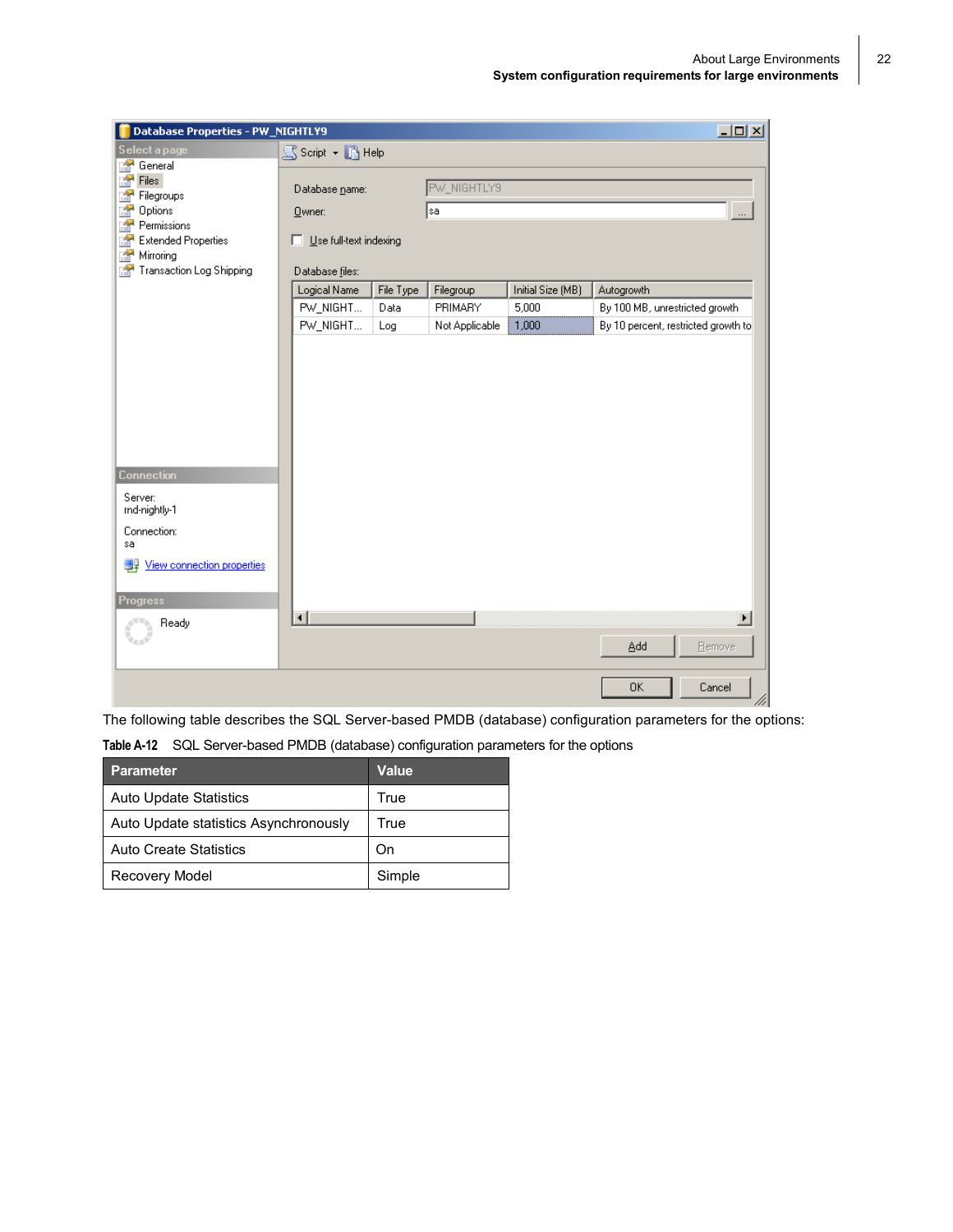| <b>Select a page</b><br>General                              | Script - Help                                                                                                                                                                                                                     |                              |                       |              |  |  |
|--------------------------------------------------------------|-----------------------------------------------------------------------------------------------------------------------------------------------------------------------------------------------------------------------------------|------------------------------|-----------------------|--------------|--|--|
| Files<br>Filegroups                                          | Collation:                                                                                                                                                                                                                        | SQL Latin1 General CP1 CS AS |                       |              |  |  |
| <b>Options</b>                                               | Recovery model:                                                                                                                                                                                                                   | Simple                       |                       |              |  |  |
| Change Tracking<br>Permissions<br><b>Extended Properties</b> | Compatibility level:<br>Other options:                                                                                                                                                                                            |                              | SQL Server 2008 (100) |              |  |  |
| Mirroring<br><b>A</b><br><b>Transaction Log Shipping</b>     | 3121<br>图                                                                                                                                                                                                                         |                              |                       |              |  |  |
|                                                              | □ Automatic                                                                                                                                                                                                                       |                              |                       |              |  |  |
|                                                              | Auto Close                                                                                                                                                                                                                        |                              | False                 |              |  |  |
|                                                              | <b>Auto Create Statistics</b>                                                                                                                                                                                                     |                              | True                  |              |  |  |
|                                                              | Auto Shrink                                                                                                                                                                                                                       |                              | False                 |              |  |  |
|                                                              | <b>Auto Update Statistics</b>                                                                                                                                                                                                     |                              | False                 |              |  |  |
|                                                              | Auto Update Statistics Asynchronously                                                                                                                                                                                             |                              | True<br>۰             |              |  |  |
|                                                              | □ Cursor                                                                                                                                                                                                                          |                              |                       |              |  |  |
|                                                              | Close Cursor on Commit Enabled                                                                                                                                                                                                    |                              | False                 |              |  |  |
|                                                              | Default Cursor                                                                                                                                                                                                                    |                              | <b>GLOBAL</b>         |              |  |  |
|                                                              | $\boxminus$ Miscellaneous                                                                                                                                                                                                         |                              |                       |              |  |  |
|                                                              | ANSI NULL Default                                                                                                                                                                                                                 |                              | False                 |              |  |  |
|                                                              | ANSI NULLS Enabled                                                                                                                                                                                                                |                              | False                 |              |  |  |
| <b>Connection</b>                                            | ANSI Padding Enabled                                                                                                                                                                                                              |                              | False                 |              |  |  |
| Server:                                                      | ANSI Warnings Enabled                                                                                                                                                                                                             |                              | False                 |              |  |  |
| PERF-QA-1                                                    | Arithmetic Abort Enabled                                                                                                                                                                                                          |                              | False                 |              |  |  |
| Connection:                                                  | Concatenate Null Yields Null                                                                                                                                                                                                      |                              | False<br>False        |              |  |  |
| \$ā                                                          | Cross-database Ownership Chaining Enabled                                                                                                                                                                                         |                              |                       |              |  |  |
|                                                              | Date Correlation Optimization Enabled                                                                                                                                                                                             |                              | False                 |              |  |  |
| View connection properties                                   | Numeric Round-Abort                                                                                                                                                                                                               |                              | False                 |              |  |  |
|                                                              | Parameterization                                                                                                                                                                                                                  |                              | Simple                |              |  |  |
| Progress                                                     | $\sim$ 13.10 and $\sim$ 14.10 and 14.10 and 14.10 and 14.10 and 14.10 and 14.10 and 14.10 and 14.10 and 14.10 and 14.10 and 14.10 and 14.10 and 14.10 and 14.10 and 14.10 and 14.10 and 14.10 and 14.10 and 14.10 and 14.10 and 1 |                              | $-1$                  |              |  |  |
| Ready                                                        | <b>Auto Update Statistics Asynchronously</b>                                                                                                                                                                                      |                              |                       |              |  |  |
|                                                              |                                                                                                                                                                                                                                   |                              | <b>DK</b>             | Cancel<br>lh |  |  |

The following table describes the SQL Server-based tempdb configuration parameters:

**Table A-13** SQL Server-based tempdb configuration parameters

| <b>Parameter</b>                          | <b>Value</b> |
|-------------------------------------------|--------------|
| tempdb Auto Update Statistics             | False        |
| tempdb Auto Update Statistics Anonymously | False        |
| tempdb Auto Create Statistics             | False        |